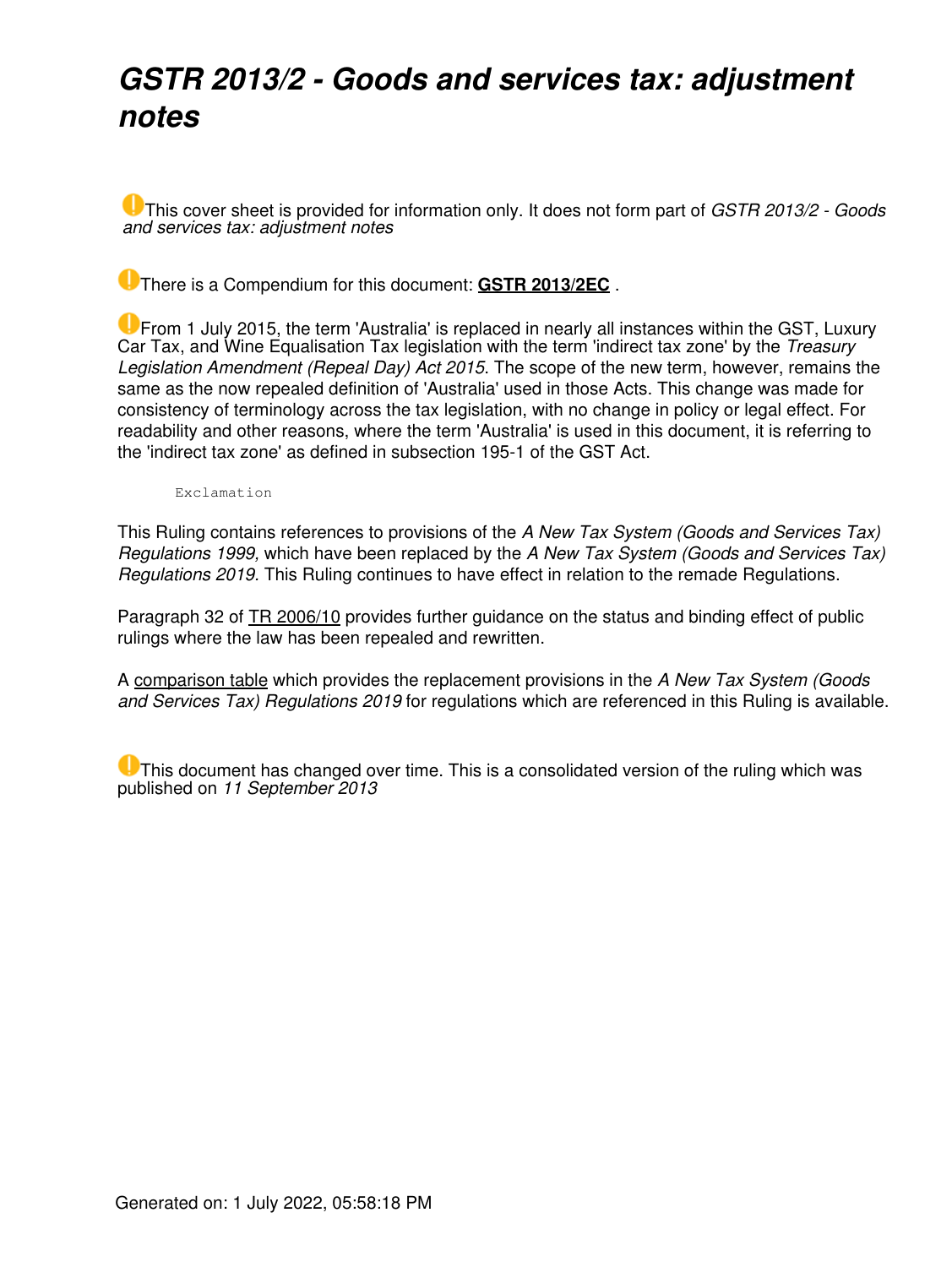**Australian Government** 



**Australian Taxation Office** 

Status: **legally binding** extending the page 1 of 26

Goods and Services Tax Ruling **GSTR 201** 

## **Goods and Services Tax Ruling**

Goods and services tax: adjustment notes

| Contents                                                        | Para |
|-----------------------------------------------------------------|------|
| <b>LEGALLY BINDING</b><br><b>SECTION:</b>                       |      |
| What this Ruling is about                                       | 1    |
| Ruling                                                          | 20   |
| Date of effect                                                  | 60   |
| <b>NOT LEGALLY BINDING</b><br><b>SECTION:</b>                   |      |
| <b>Appendix 1:</b>                                              |      |
| <b>Explanation</b>                                              | 62   |
| <b>Appendix 2:</b>                                              |      |
| <b>Waiver of adjustment</b><br>notes legislative<br>instruments | 87   |
| <b>Appendix 3:</b>                                              |      |
| <b>Detailed contents list</b>                                   | 89   |

 From 1 July 2015, the term 'Australia' is replaced in nearly all instances within the GST, Luxury Car Tax, and Wine Equalisation Tax legislation with the term 'indirect tax zone' by the *Treasury Legislation Amendment (Repeal Day) Act 2015* . The scope of the new term, however, remains the same as the now repealed definition of 'Australia' used in those Acts. This change was made for consistency of terminology across the tax legislation, with no change in policy or legal effect. For readability and other reasons, where the term 'Australia' is used in this document, it is referring to the 'indirect tax zone' as defined in subsection 195-1 of the GST Act.

 This Ruling contains references to provisions of the *A New Tax System (Goods and Services Tax) Regulations 1999*, which have been replaced by the *A New Tax System (Goods and Services Tax) Regulations 2019*. This Ruling continues to have effect in relation to the remade Regulations.

Paragraph 32 of TR 2006/10 provides further guidance on the status and binding effect of public rulings where the law has been repealed and rewritten.

A comparison table which provides the replacement provisions in the *A New Tax System (Goods and Services Tax) Regulations 2019* for regulations which are referenced in this Ruling is available.

#### O **This publication provides you with the following level of protection:**

This publication (excluding appendixes) is a public ruling for the purposes of the *Taxation Administration Act 1953*.

A public ruling is an expression of the Commissioner's opinion about the way in which a relevant provision applies, or would apply, to entities generally or to a class of entities in relation to a particular scheme or a class of schemes.

If you rely on this ruling, the Commissioner must apply the law to you in the way set out in the ruling (unless the Commissioner is satisfied that the ruling is incorrect and disadvantages you, in which case the law may be applied to you in a way that is more favourable for you – provided the Commissioner is not prevented from doing so by a time limit imposed by the law). You will be protected from having to pay any underpaid tax, penalty or interest in respect of the matters covered by this ruling if it turns out that it does not correctly state how the relevant provision applies to you.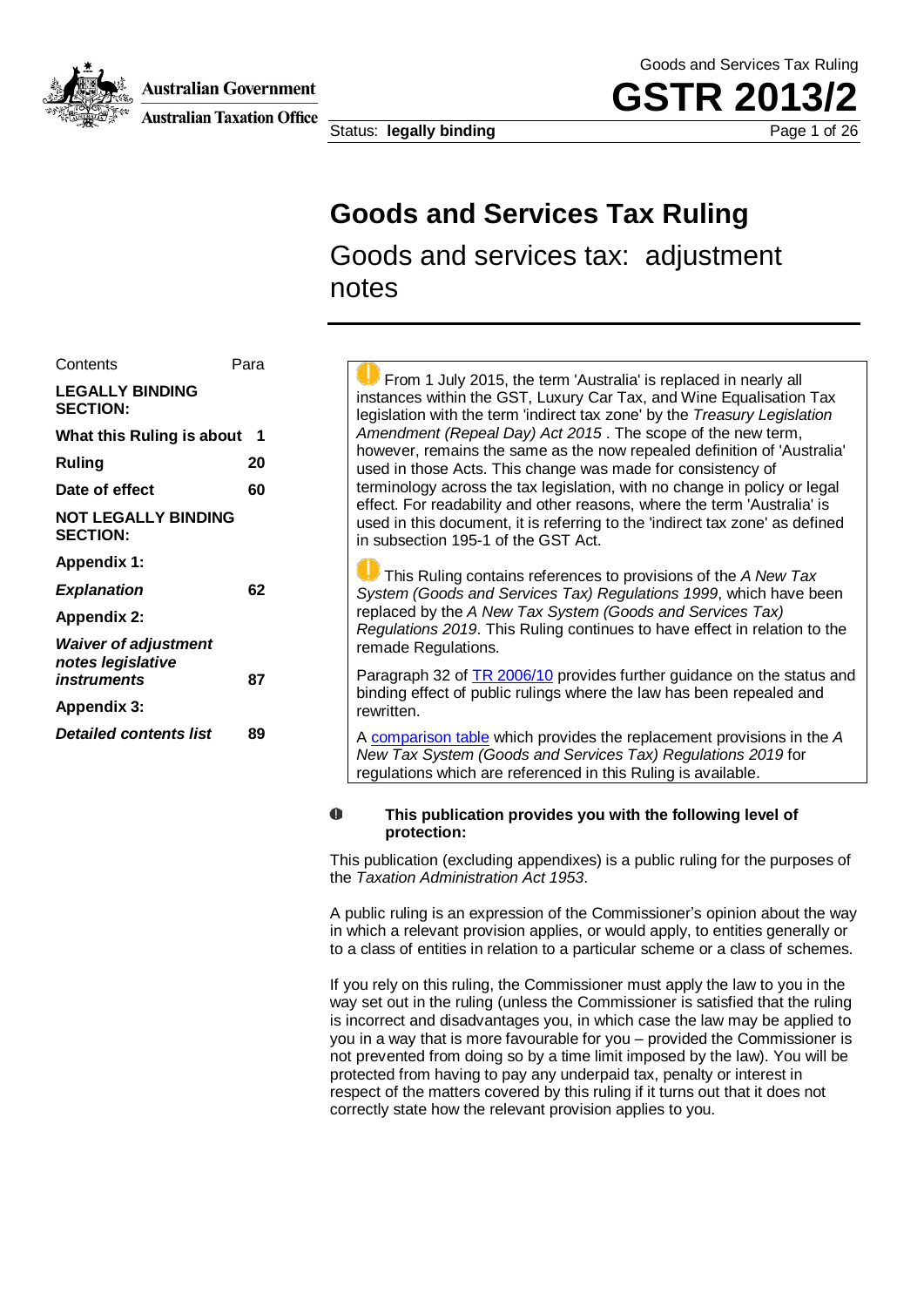Page 2 of 26 Status: legally binding **Page 2 of 26** 

*[Note: This is a consolidated version of this document. Refer to the Legal Database (http://law.ato.gov.au) to check its currency and to view the details of all changes.]*

## **What this Ruling is about**

1. This Ruling sets out the requirements for adjustment notes under Division 29 of the *A New Tax System (Goods and Services Tax) Act 1999* (GST Act).<sup>1</sup>

2. In particular, the Ruling outlines:

- when a document is in the approved form for an adjustment note;
- the information requirements that the Commissioner has determined under paragraph 29-75(1)(c), and an explanation of how those information requirements in *A New Tax System (Goods and Services Tax) Adjustment Note Information Requirements Determination 2012* (the legislative instrument) apply; and
- when the Commissioner will treat a particular document as an adjustment note even though that document does not meet all of the adjustment note requirements under subsection 29-75(1).

3. This Ruling also includes an appendix summarising the circumstances when a decreasing adjustment can be attributed without an adjustment note as determined by the Commissioner under subsection 29-20(3).

4. This Ruling does not consider third party adjustments and third party adjustment notes under Division 134. $2$  The Ruling does not consider in detail special rules in the GST Act that may be relevant to adjustment notes, including those concerning agents, insurance brokers, GST groups and GST branches. However, so as to provide additional context, these rules are referred to in the Explanation.

 $\overline{a}$  $<sup>1</sup>$ All legislative references in this Ruling are to the GST Act unless otherwise stated.</sup> 2 See *A New Tax System (Goods and Services Tax) Third Party Adjustment Note Information Requirements Determination (No. 1) 2010.*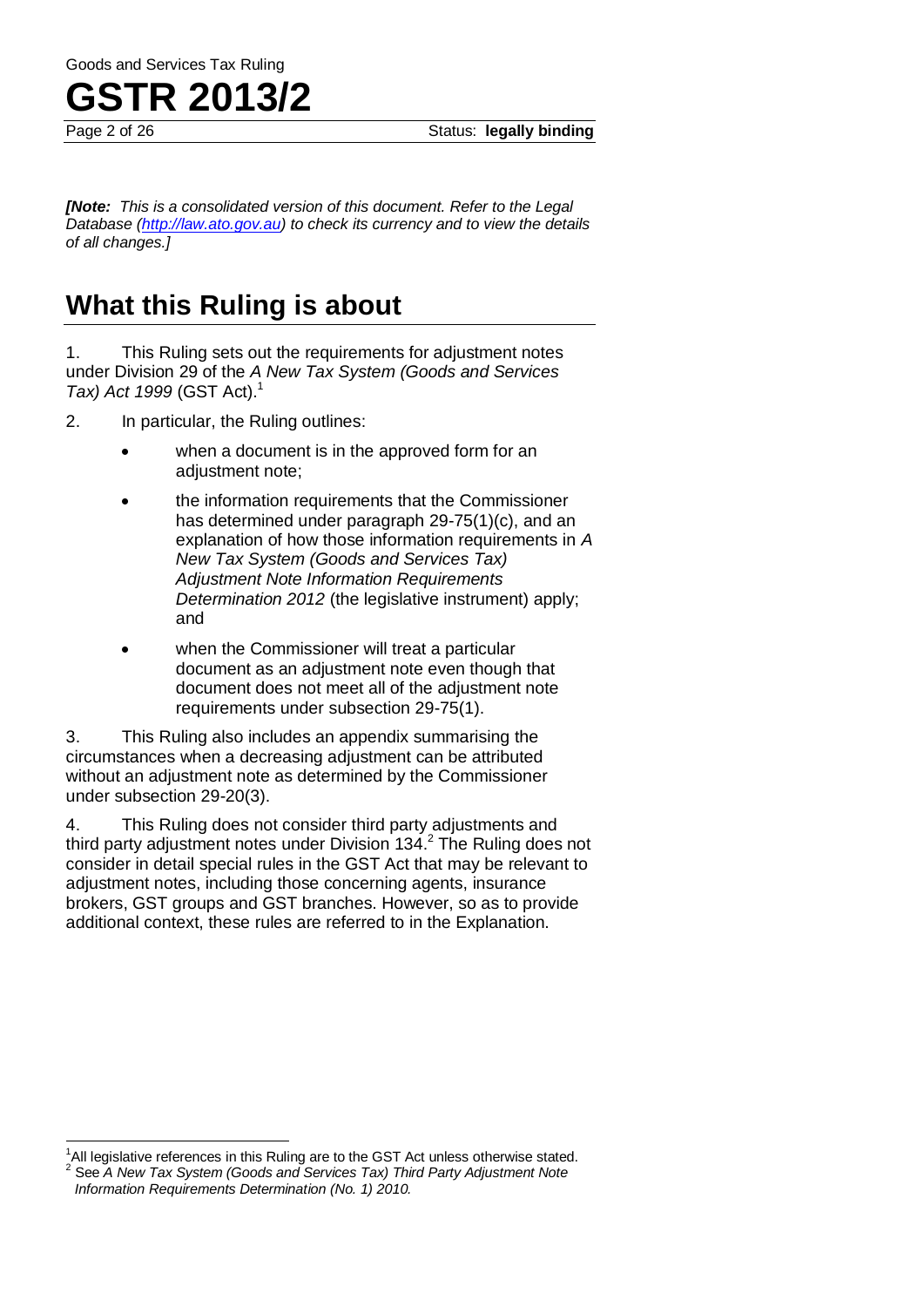### **Background**

#### **Adjustments**

5. If GST or input tax credits are attributable to a tax period, but later events change the amount of GST or input tax credits for the supply or acquisition, a supplier or recipient may need to make adjustments to their net amount in the later tax period.

6. There are increasing adjustments and decreasing adjustments. An increasing adjustment increases the net amount for the tax period, while a decreasing adjustment decreases the net amount for the tax period. $3$ 

#### **Adjustment events**

7. Adjustments can arise because of adjustment events. Under the GST Act, an adjustment event occurs when $4$ :

- a supply or acquisition is cancelled;
- the consideration for a supply or acquisition is changed;
- a supply becomes taxable or stops being taxable; or
- an acquisition becomes creditable or stops being creditable.

#### **Obligation of the supplier to issue an adjustment note**

8. The supplier must issue an adjustment note within 28 days of the earlier of:

- receiving a request by the recipient of the supply; or
- becoming aware of the adjustment (where the supplier issued, or was requested to issue, a tax invoice).<sup>5</sup>

9. This means that if the supplier did not issue, and was not requested to issue, a tax invoice, they have to issue an adjustment note only if the recipient requests one.

10. Where the tax invoice in relation to the supply was (or would have been) a recipient created tax invoice, the recipient must instead issue the adjustment note.

1

<sup>3</sup> Section 17-10.

<sup>4</sup> Section 19-10.

<sup>5</sup> Subsection 29-75(2). This is subject to the threshold for decreasing adjustments in subsection 29-80(2) and regulation 29-80.02 of the *A New Tax System (Goods and Services Tax) Regulations 1999* (GST Regulations).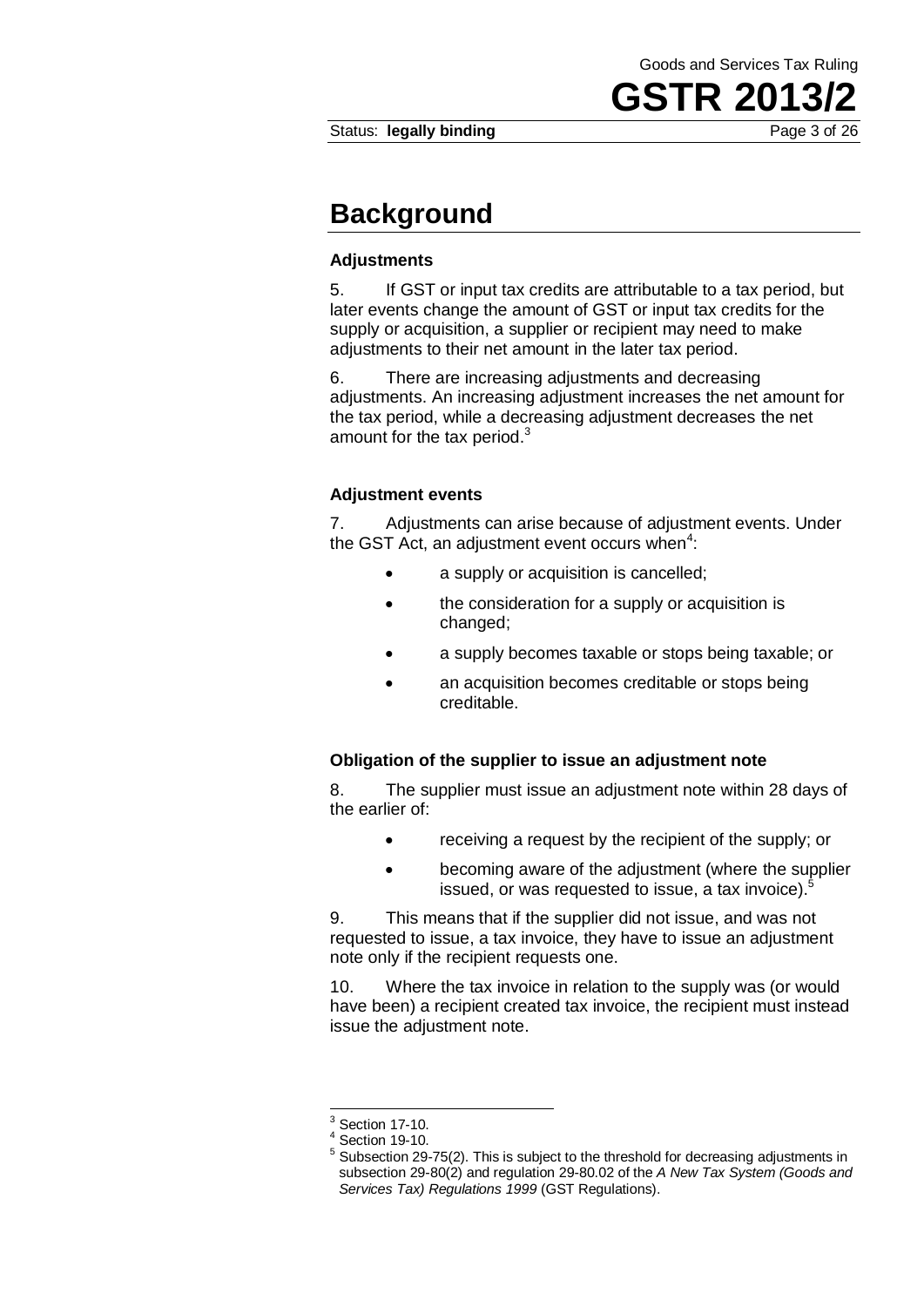#### **Adjustment notes**

11. A document is an adjustment note if it satisfies subsection 29-75(1). This subsection requires that an adjustment note relating to a taxable supply must:

- (a) be issued by the supplier, except for recipient created adjustment notes (paragraph 29-75(1)(a));
- (b) set out the Australian Business Number (ABN) of the entity that issues it, which in most cases is the supplier (paragraph 29-75(1)(b));
- (c) contain other information determined in writing by the Commissioner (paragraph 29-75(1)(c)); and
- (d) be in the approved form (paragraph  $29-75(1)(d)$ ).

#### **Requirements for adjustment notes and recipient created adjustment notes**

#### *Adjustment notes*

12. An adjustment note is a document that complies with the following requirements:

- it is issued by the supplier of the taxable supply (paragraph 29-75(1)(a));
- it sets out the ABN of the entity that issues it (paragraph 29-75(1)(b));
- it is in the approved form (paragraph 29-75(1)(d));
- it meets the information requirements that the Commissioner has determined under paragraph 29-75(1)(c) – for an adjustment note (other than a recipient created adjustment note). This requires that an adjustment note contains the following information, or enough information to enable the following to be clearly ascertained:<sup>6</sup>

 6 As determined by the Commissioner under paragraph 29-75(1)(c) in *A New Tax System (Goods and Services Tax) Adjustment Note Information Requirements 2012.*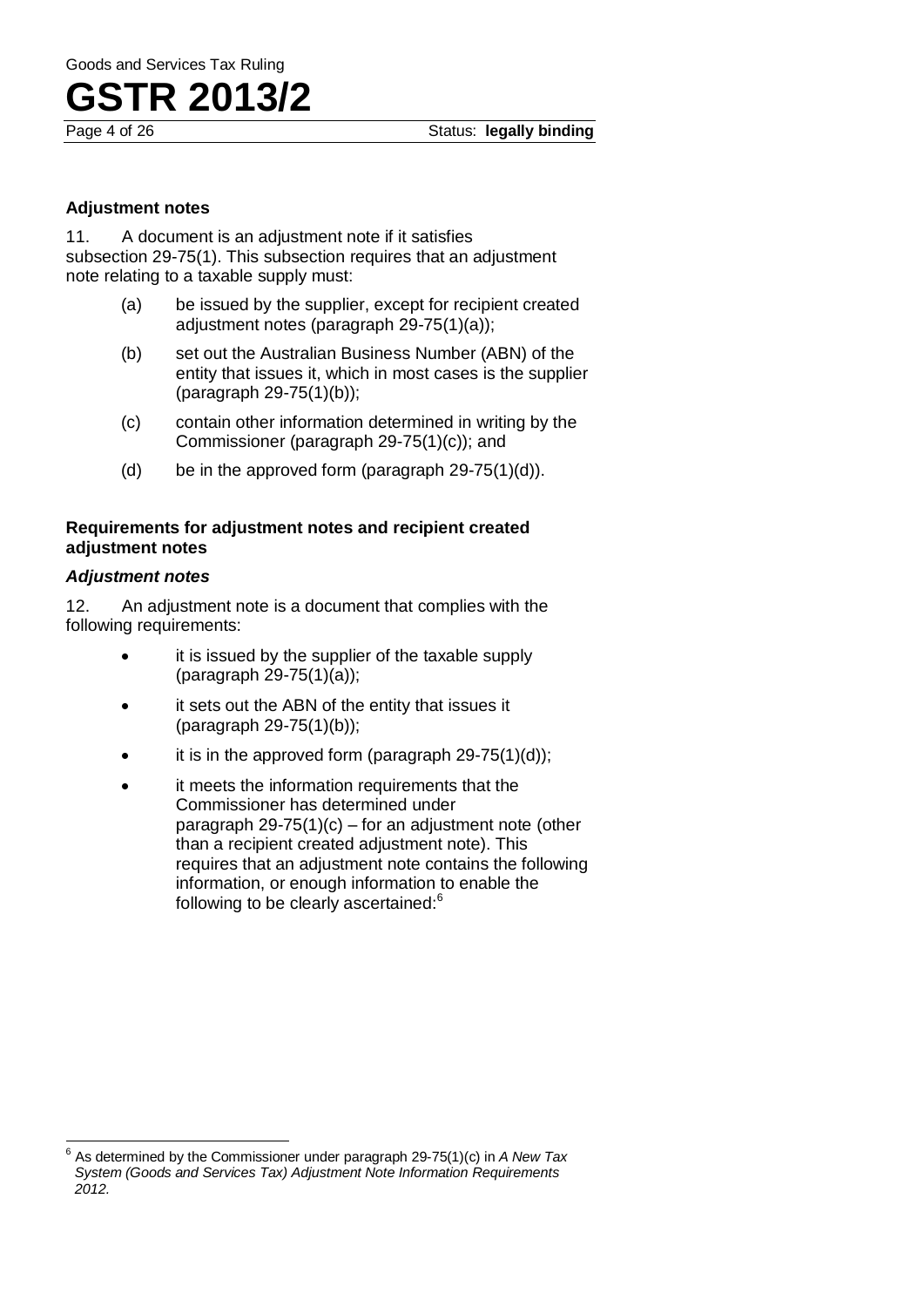- that the document is intended as an adjustment note and the effect of the adjustment<sup>7</sup>;
- the identity of the supplier or the supplier's agent;
- the identity or ABN of the recipient, the recipient's agent, or another member of the recipient's  $\overline{SST}$  group<sup>8</sup>, if the adjustment note:
	- (i) relates to a tax invoice showing the total price for the supply or supplies is at least \$1,000 (or such higher amount as regulations made pursuant to subparagraph 29-70(1)(c)(ii) of the GST Act specify); or
	- (ii) arises out of an adjustment event where a supply that was not taxable becomes taxable and the price of the supply is at least \$1,000 (or such higher amount as regulations made pursuant to subparagraph 29-70(1)(c)(ii) of the GST Act specify);
- the issue date of the adjustment note;
- a brief explanation of the reason for the adjustment;
- the amount of the adjustment to the GST payable;
	- the difference between the price of the supply before the adjustment event and the price of the supply after the adjustment event. If the supply is not a wholly taxable supply, the price of the supply is referable to that part of the supply that is affected by the adjustment event and that is, or becomes, taxable.

<sup>————————————————————&</sup>lt;br><sup>7</sup> For example, whether it is a positive or negative amount, or a debit or credit amount, to the supplier or the recipient.

<sup>&</sup>lt;sup>8</sup> Where the document was taken to be a tax invoice under the circumstances in subsection 48-57(1).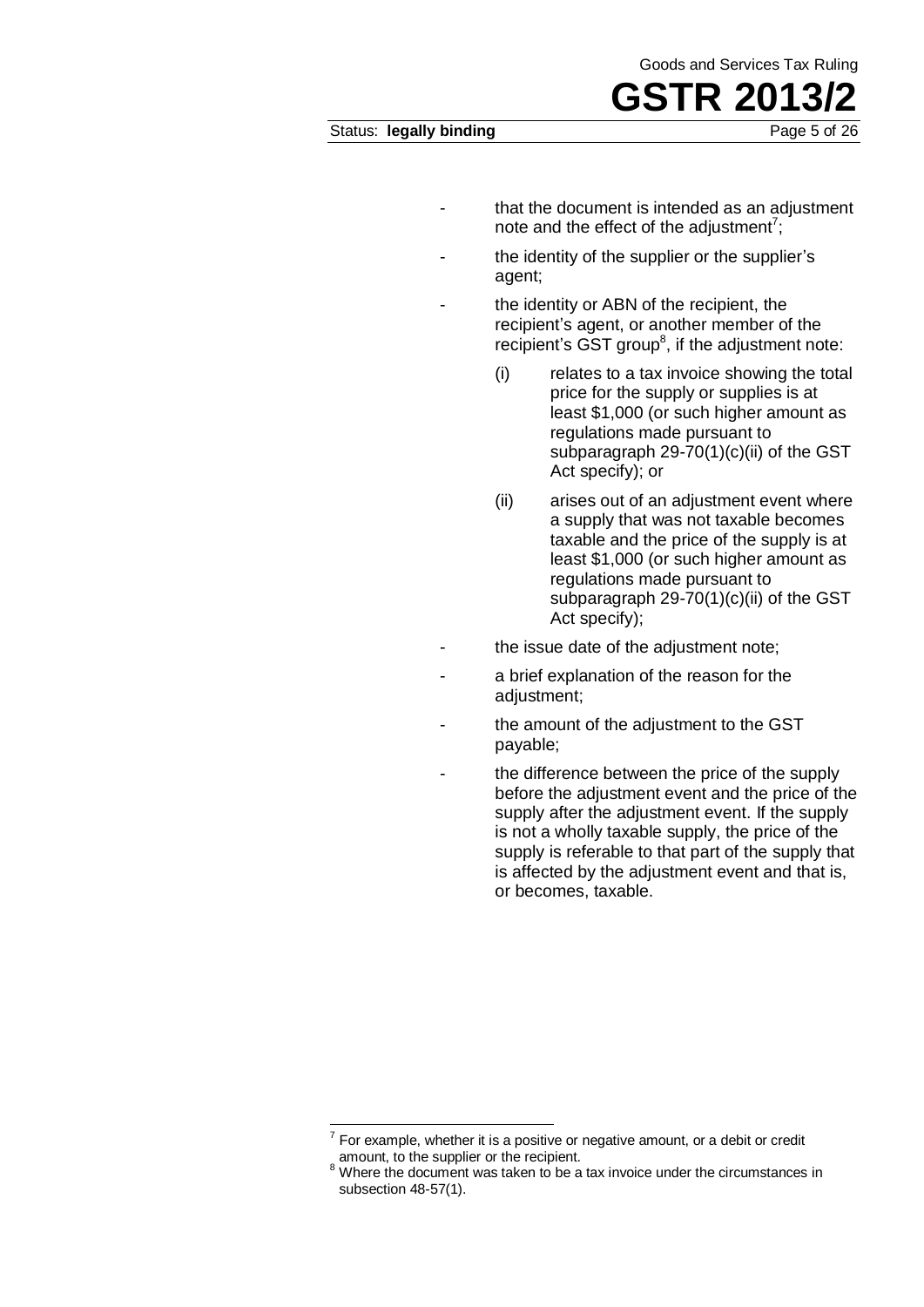#### *Recipient created adjustment notes*

13. Under the legislative instrument a recipient created adjustment note must contain the recipient's ABN and the following information, or enough information to enable the following to be clearly ascertained:<sup>9</sup>

- that the document is intended as a recipient created adjustment note and the effect of the adjustment;  $10<sup>10</sup>$
- the identity and ABN of the supplier or the supplier's agent;
- the identity<sup>11</sup> of the recipient or the recipient's agent;
- the issue date of the adjustment note;
- a brief explanation of the reason for the adjustment;
- the amount of the adjustment to the GST payable;
- the difference between the price of the supply before the adjustment event and the price of the supply after the adjustment event. If the supply is not a wholly taxable supply, the price of the supply is referable to that part of the supply that is affected by the adjustment event and that is, or becomes, taxable.

14. If the amount of the GST payable is  $1/11<sup>th</sup>$  of the price, a statement can be included as an alternative to the requirement that the amount of the adjustment to the GST payable be clearly ascertainable from the document. The statement must make it clear that the difference in the price of the supply includes  $GST<sup>12</sup>$ 

15. A supplier or a recipient must hold an adjustment note to attribute a decreasing adjustment from an adjustment event when completing their GST return<sup>13</sup> for a tax period.<sup>14</sup> There are, however, some circumstances in which a supplier or recipient can attribute a decreasing adjustment even if they do not have an adjustment note.

 9 As determined by the Commissioner under paragraph 29-75(1)(c) in *A New Tax System (Goods and Services Tax) Adjustment Note Information Requirements 2012.*

 $10^{10}$  For example, whether it is a positive or negative amount, or a debit or credit amount, to the supplier or the recipient.

 $11$  Paragraph 29-75(1)(b) also requires the adjustment note to contain the ABN of the entity that issues it. In the case of a recipient created adjustment note, this is either the recipient or the recipient's agent.

<sup>12</sup> Subclause  $5(3)$  of the legislative instrument.

<sup>&</sup>lt;sup>13</sup> The GST return forms part of the supplier's or recipient's activity statement.

 $14$  Subsection 29-20(3).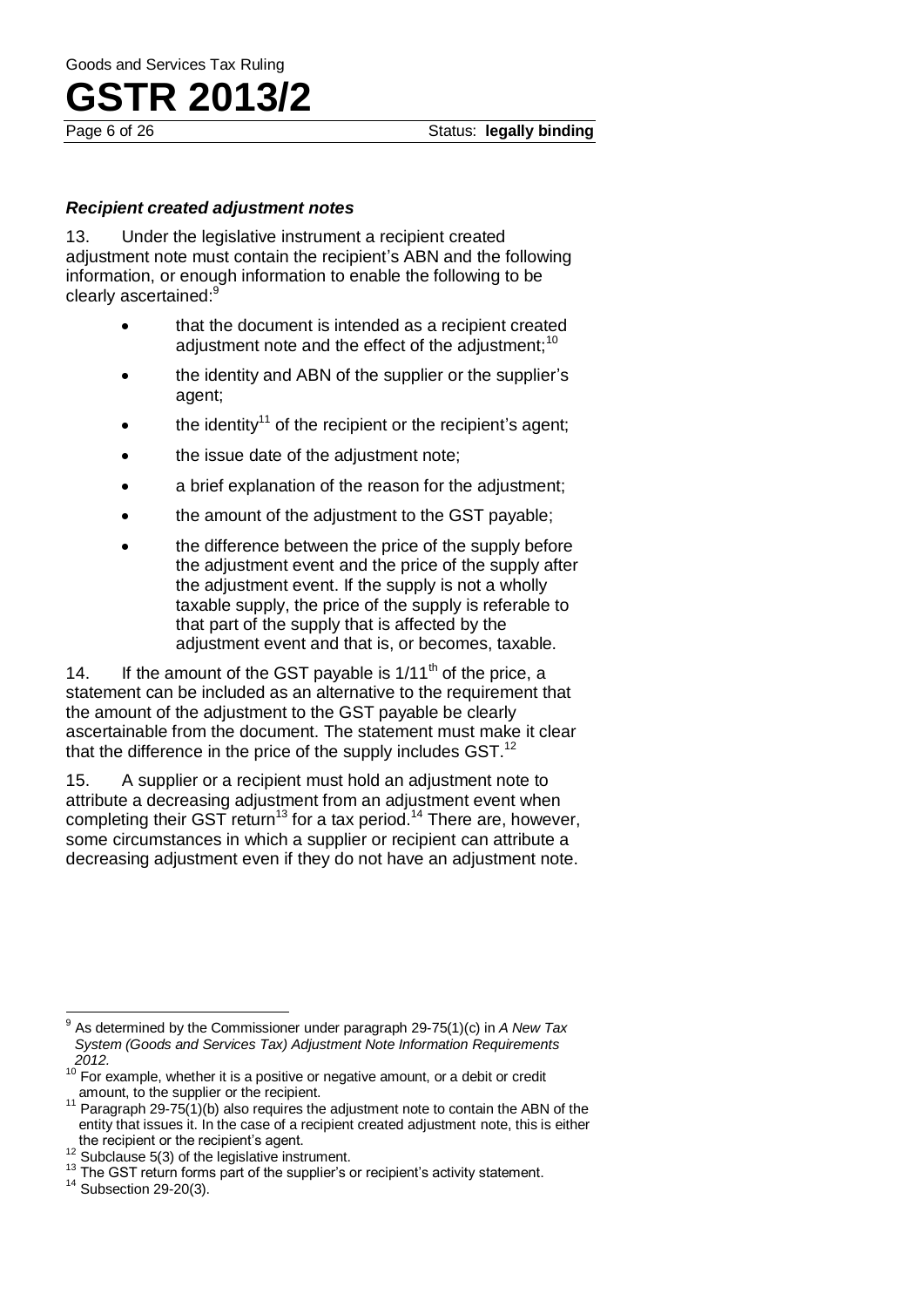#### Status: **legally binding** extending Page 7 of 26

#### **Circumstances in which an adjustment note is not required**

16. Circumstances in which an adjustment note is not required to be held to attribute a decreasing adjustment include where:

- the amount of the decreasing adjustment does not exceed \$75 (or such further amount as the GST Regulations may specify); $15$
- the GST on the taxable supply is payable by the recipient because of section 15C of the *A New Tax System (Goods and Services Tax Transition) Act 1999*<sup>16</sup> (GST Transition Act); or
- a legislative instrument under subsection 29-20(3) applies (these are summarised at Appendix 2).

17. A supplier or recipient does not need to hold an adjustment note to attribute an increasing adjustment.

18. The adjustment note provisions do not apply to adjustments for bad debts under Division 21. The writing off of a bad debt, or a debt becoming overdue for 12 months or more, is not an adjustment event.<sup>17</sup>

19. There is no adjustment where an adjustment event occurs in the same tax period as the GST or input tax credit is attributable. Therefore there is no requirement to issue an adjustment note in these circumstances.

 $\overline{\phantom{a}}$ 

 $15$  Subsection 29-80(2) and regulation 29-80.02 of the GST Regulations.

 $16$  Division 2 of Part  $3$  of the GST Transition Act applies to agreements spanning both 1 July 2000 and 1 July 2005. In the circumstances described in section 15C of the GST Transition Act, the GST on a taxable supply made under such an agreement is payable by the recipient (to the extent the supply is made on or after a certain date occurring on or after 1 July 2005). Subsection 15H(4) of the GST Transition Act provides that subsection 29-20(3) does not apply, so that the recipient may

make a decreasing adjustment without holding an adjustment note. <sup>17</sup> See paragraph 18 of Goods and Services Tax Ruling GSTR 2000/2 *Goods and services tax: adjustments for bad debts*.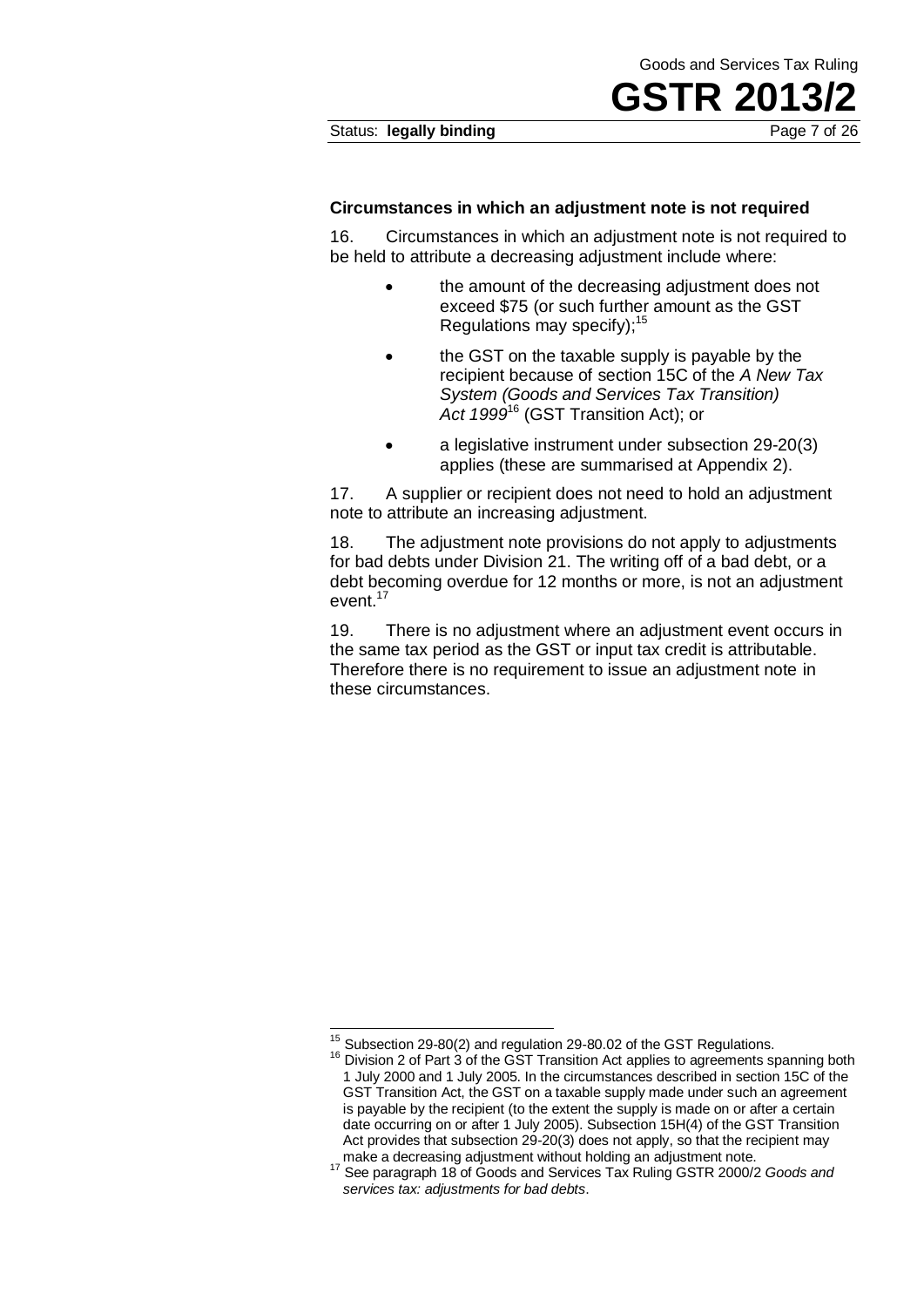

Page 8 of 26 Status: **legally binding** 

## **Ruling**

#### **Approved Form**

20. A document is in the approved form $18$  for an adjustment note if it includes the information required by subsection 29-75(1), including the additional information requirements which the Commissioner has determined in the legislative instrument,<sup>19</sup> and if applicable section 54-50 (which is about GST branches).<sup>20</sup>

21. Paragraph 44 of Goods and Services Tax Ruling GSTR 2001/2 *Goods and Services Tax: foreign exchange conversions*, provides additional approved form requirements for adjustment notes where the consideration for the taxable supply is expressed in a foreign currency.

22. Details of more than one adjustment may be shown on an adjustment note. If a document includes multiple adjustments and does not meet the requirements of subsection 29-75(1) for a particular adjustment or adjustments, it remains an adjustment note in the approved form for all other adjustments for which the requirements of subsection 29-75(1) are met.

#### *Adjustment notes in electronic form*

23. A document in electronic form that meets the requirements of subsections 29-75(1) and 54-50(1) (if applicable) will be in the approved form for an adjustment note. $2<sup>2</sup>$ 

#### **Information requirements in the legislative instrument**

24. The legislative instrument outlines that for a document to be an adjustment note or a recipient created adjustment note. $^{22}$  it must contain certain information, or enough information to enable that information to be clearly ascertained, including the following:

- it is intended as an adjustment note and the effect of the adjustment;
- the identity of the supplier or the recipient as required; and

  $18$  Paragraph 29-75(1)(d) requires an adjustment note to be in the approved form.

The Commissioner has determined the other information that an adjustment note must contain in *A New Tax System (Goods and Services Tax) Adjustment Note Information Requirements Determination 2012*.

<sup>&</sup>lt;sup>20</sup> This Ruling constitutes approval in writing by the Commissioner under subsection 388-50(1) of Schedule 1 to the *Taxation Administration Act 1953* (TAA 1953) for such documents to be in an approved form for adjustment notes.

<sup>&</sup>lt;sup>21</sup> This record must be in English or readily accessible and easily convertible to English as required by subsection 382-5(8) of Schedule 1 to the TAA 1953.

<sup>&</sup>lt;sup>22</sup> A recipient created adjustment note is an adjustment note issued by the recipient. A recipient may only issue an adjustment note if the tax invoice relating to the supply was a recipient created tax invoice. See subsection 29-75(2).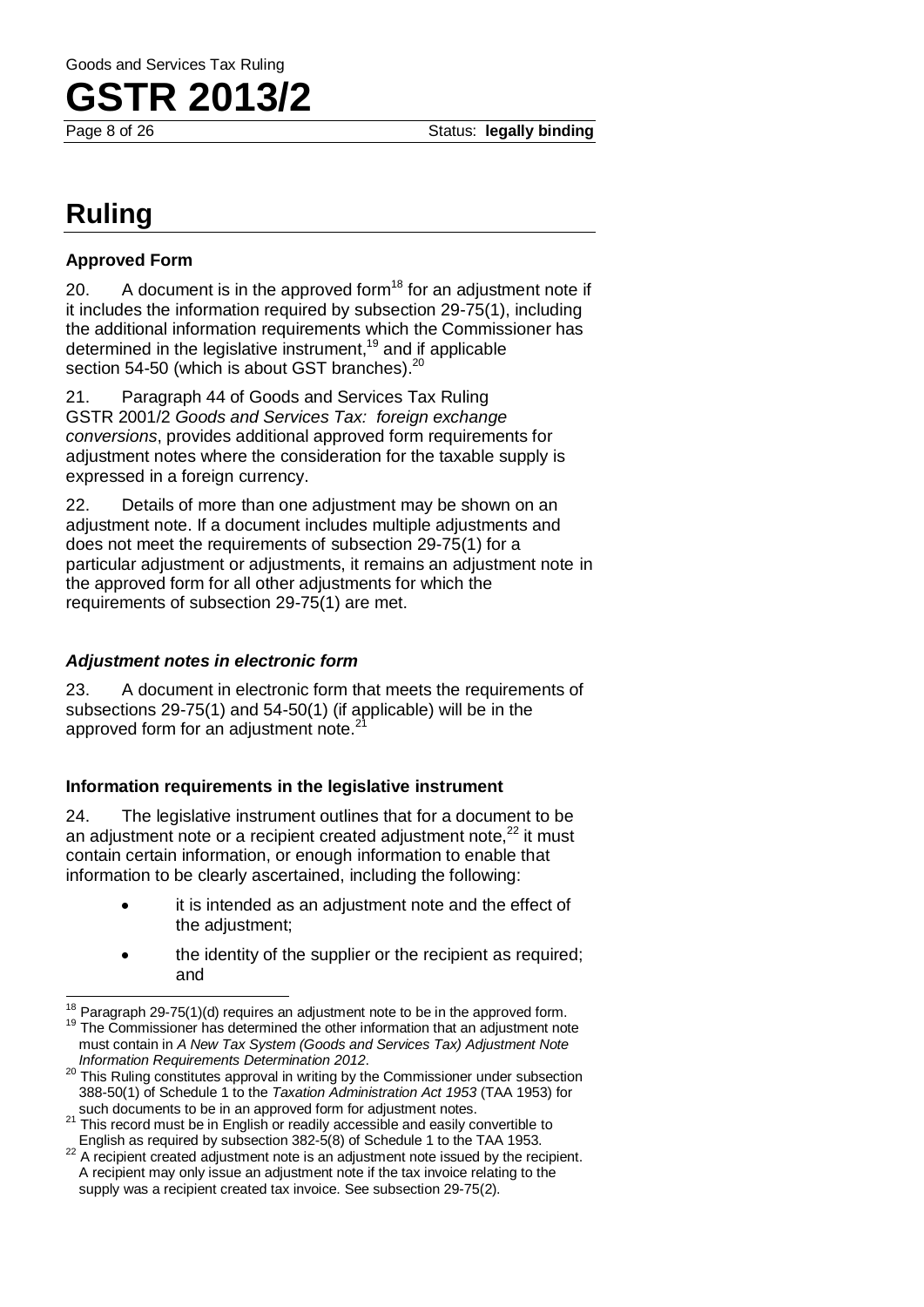the difference between the prices of the supply before and after the adjustment event.

#### *Clearly ascertained*

25. Subclauses 5(1) and 5(2) of the legislative instrument require that the particular information listed can be clearly ascertained from the information in the document. This means that the information does not have to be specifically stated or in a particular format. What is required is that the information can be found in the document or determined from information within the document. It further means that to be clearly ascertained, enough information must be present and it must be clear what the information represents.

26. If the information required by subclauses 5(1) and 5(2) can only be determined by reference to another external source (such as the Australian Business Register (ABR)) or another document, then that information cannot be clearly ascertained from the information contained in that document as required by the opening words of subclauses  $5(1)$  and  $5(2).^{23}$ 

27. One piece of information may be sufficient to satisfy more than one information requirement in subclauses 5(1) or 5(2) of the legislative instrument.

#### *Example 1 – clearly ascertained*

 $\overline{\phantom{a}}$ 

*28. A supply of goods with a value (GST exclusive price) of \$5,000 is treated as GST-free on the basis that the goods are to be exported. If some or all of the goods are not exported, the agreement provides that GST is to be imposed on the value of the goods not exported. Subsequently, the supplier exports goods to the value of \$3,000 but at the recipient's request redirects goods to the value of \$2,000 to a branch in Australia.* 

*29. There is an adjustment event because the supply of the goods that remain in Australia becomes a taxable supply. Therefore, the price of the goods remaining in Australia is now \$2,200 (including \$200 GST). The difference in price so far as the supply becomes taxable is \$200, and the amount of the adjustment to the GST payable is \$200. Paragraphs 5(1)(f) and (g) of the legislative instrument would both be satisfied if the document included a statement to the effect that the price and the GST payable has increased by \$200.* 

Goods and Services Tax Ruling

**GSTR 2013** 

 $^{23}$  See paragraphs 47 to 49 for a discussion on circumstances when the information requirements under paragraph 29-75(1)(c) may be met from another document.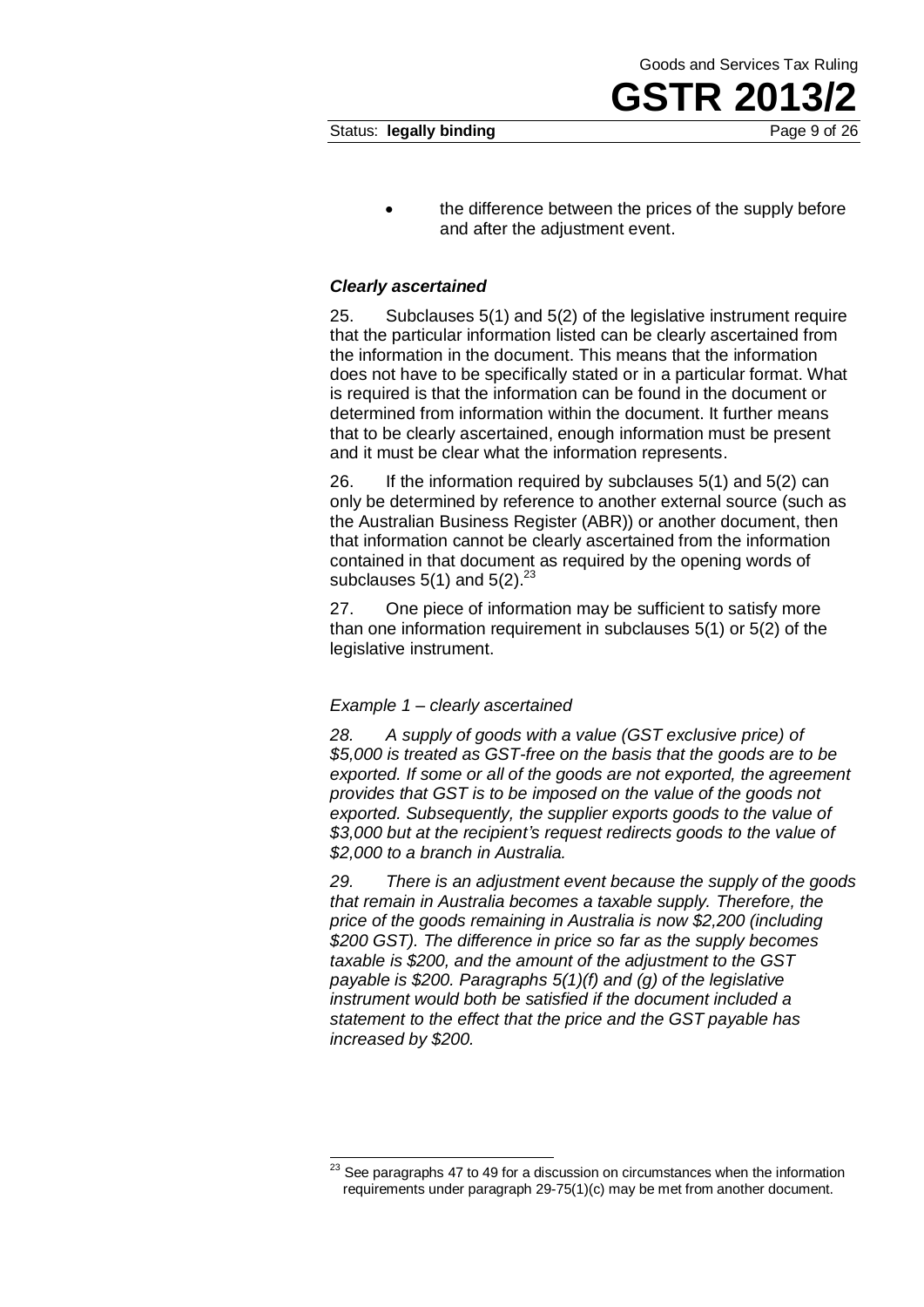#### *Document intended as an adjustment note or a recipient created adjustment note and the effect of the adjustment*

30. It must be clear from the document that it was intended to be an adjustment note or a recipient created adjustment note. $^{24}$  This is an objective test that must be satisfied by reference to the document.

31. This requirement may be satisfied by including the words 'Adjustment Note'; 'GST Adjustment'; 'Tax Invoice Adjustment'; 'Amended Tax Invoice', 'Recipient Created Adjustment Note', 'Recipient Created GST Adjustment' or 'Adjustment Note Issued by Recipient' in the heading of the document. A statement in the body of the document could also make the intention clear.

32. In some situations, the context of the document itself may make the intention clear without any title to that effect. For example, a tax invoice could provide terms for a prompt payment discount including the amount of the discount from which it is clearly ascertainable that it is intended as an adjustment note.

33. It must also be clear from the document what the effect of the adjustment is.<sup>25</sup> This requirement can be satisfied, for example, by making it clear if the adjustment to the price is a debit or credit amount for the supplier or the recipient, or a positive or negative amount for the supplier or the recipient.

#### *Identity of the supplier or the recipient*

34. An adjustment note must include information to establish the identity of the supplier or supplier's agent, and the recipient or recipient's agent where applicable.<sup>26</sup> Information sufficient to identify the supplier or the supplier's agent, or the recipient or the recipient's agent, includes, but is not limited to, the legal name of the entity or the registered business name.

35. In the case where the supplier or the recipient is a trust, the identity of the trust must be clearly ascertainable from the document. Information sufficient to identify the trust includes, but is not limited to a registered business name<sup>27</sup> under which the trust's enterprise is carried on. In some cases, the identity of the trust may be clearly ascertainable if the trustee's name is included on the adjustment note. The ABN issued to the trust must also be clearly ascertainable from the document.

 $\overline{\phantom{a}}$ <sup>24</sup> Paragraphs 5(1)(a) and 5(2)(a) of the legislative instrument.

<sup>&</sup>lt;sup>25</sup> Paragraphs 5(1)(a) and 5(2)(a) of the legislative instrument.

<sup>&</sup>lt;sup>26</sup> Paragraphs 5(1)(b) and (c) and 5(2)(b) and (c) of the legislative instrument. In the case of recipient created adjustment notes the supplier's or supplier's agent's ABN is also a requirement.

<sup>27</sup> See the *Business Names Registration Act 2011.*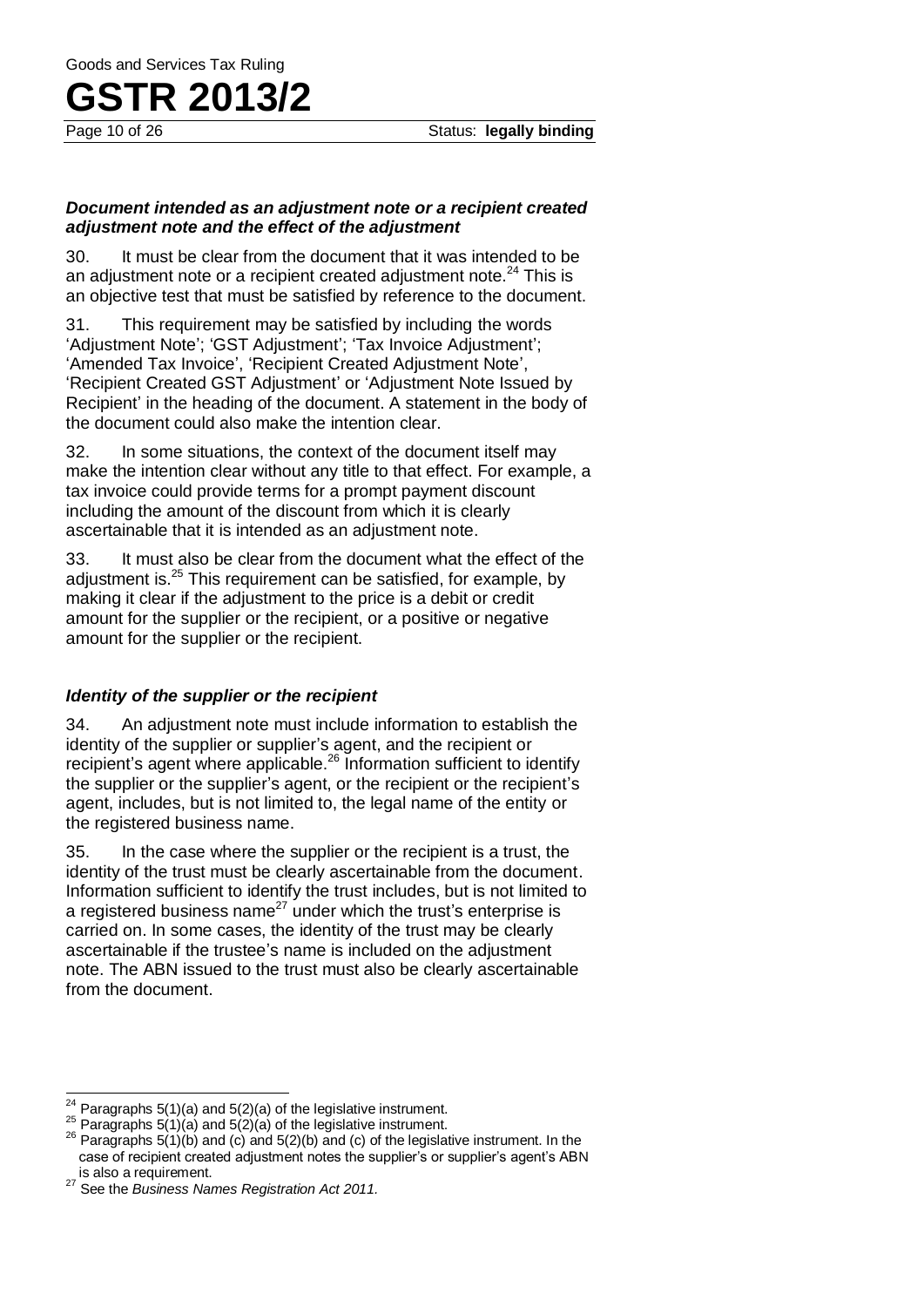#### Status: **legally binding** extending Page 11 of 26

36. Where the supply or acquisition is made by a representative of an incapacitated entity in its capacity as the representative, the supplier or the recipient in most cases $^{28}$  is taken to be the incapacitated entity. Therefore the identity of the incapacitated entity must be clearly ascertainable from the document.

37. Where a member, officer, or employee of a company has made a pre-establishment acquisition to which Division 60 applies, an adjustment note that is required to identify the recipient should identify the member, officer or employee. The company needs to hold the adjustment note for attributing a decreasing adjustment.

#### *The difference in the price of the supply*

38. The difference in the price of the supply before the adjustment event and the price of the supply after the adjustment event needs to be shown, or enough information needs to be provided for the difference to be clearly ascertainable from the document.<sup>29</sup>

#### *Example 2 – difference in price*

39. *Kadel Pty Ltd sells a trail bike to Track Tours Pty Ltd for \$6,600 and issues a tax invoice. In the next tax period, Kadel Pty Ltd discovers that they charged Track Tours Pty Ltd the recommended retail price for the trail bike rather than the end of model promotional sales price. Accordingly, Kadel Pty Ltd reduces the price to \$5,500.*

*40. Kadel Pty Ltd is required to issue an adjustment note to Track Tours Pty Ltd within 28 days of becoming aware of the adjustment. The adjustment note may show the difference in the price as follows.* 

| <b>Trail Bike</b>                   | \$6,600   |
|-------------------------------------|-----------|
| Less adjustment for incorrect price | $-$1,100$ |
| Total price                         | \$5,500   |

*The difference in price includes GST.* 

*41. Alternatively, the adjustment note may show the difference in the price by the inclusion of any two of the following three amounts as follows.* 

| Difference in the GST exclusive price   | $-$1,000$ |
|-----------------------------------------|-----------|
| Difference in the GST inclusive price   | $-$1.100$ |
| Amount of the adjustment to GST payable | $-$100$   |

 $^{28}$  Section 58-95 provides that Division 58 (including the registration and reporting requirements of Division 58) does not apply to representatives of incapacitated entities to the extent that their supplies would otherwise be of a kind to which subsection 105-5(1)(a) applies.

1

 $29$  Paragraphs  $5(1)(g)$  and  $5(2)(g)$  of the legislative instrument.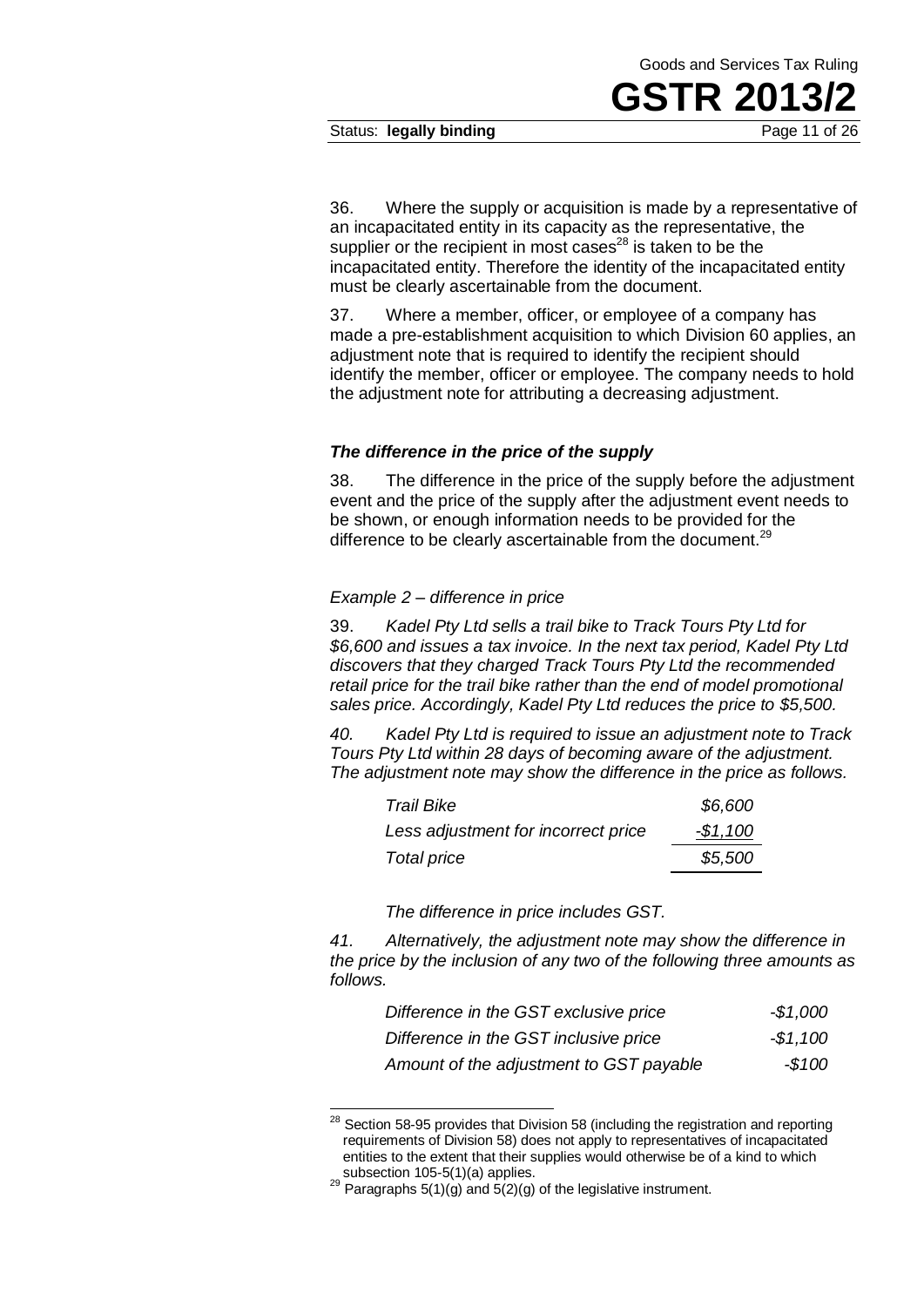#### *Partly taxable supplies*

42. For a supply that is not a wholly taxable supply before and/or after the adjustment event, the adjustment note may identify only the difference in the price to the extent it causes the adjustment. $30$ 

*Statement as an alternative to showing the amount of adjustment to GST payable* 

43. If the amount of GST payable is  $1/11^{th}$  of the price, a statement can be included as an alternative to showing the amount of the adjustment to the GST payable on the adjustment note. The statement must make it clear that the difference in the price of the supply includes GST.<sup>31</sup> See example 2 at paragraph 40 above for an example of a statement.

#### *Combined adjustment note and tax invoice*

44. One document may be both a tax invoice and an adjustment note if it satisfies the requirements for a tax invoice in subsection 29-70(1) and the requirements for an adjustment note in subsection 29-75(1).

45. Adjustments may be shown on a tax invoice. For example, a monthly statement may be issued at the end of the month that shows the supplies made during the month, as well as any adjustments from previous months such as returns or discounts. The monthly statement is an adjustment note if it includes the information required by subsection 29-75(1).

46. When a number of adjustments are included on the one summary statement, a separate amount must be shown for each type of adjustment. For example, a monthly statement should show an amount for total returns during the month, as well as a separate amount for the total discounts during the month.

#### *Adjustment note contained in two documents – a commercial credit or debit note and a tax invoice*

47. Some suppliers, instead of issuing a credit or debit note for the amount of an adjustment, may cancel the original tax invoice with a credit note and then issue a new tax invoice showing the new price.

 <sup>30</sup> Subparagraph 5(1)(g) and 5(2)(g) of the legislative instrument. See Goods and Services Tax Ruling GSTR 2001/8 *Goods and services tax: apportioning the consideration for a supply that includes taxable and non-taxable parts*.

<sup>31</sup> Subclause 5(3) of the legislative instrument.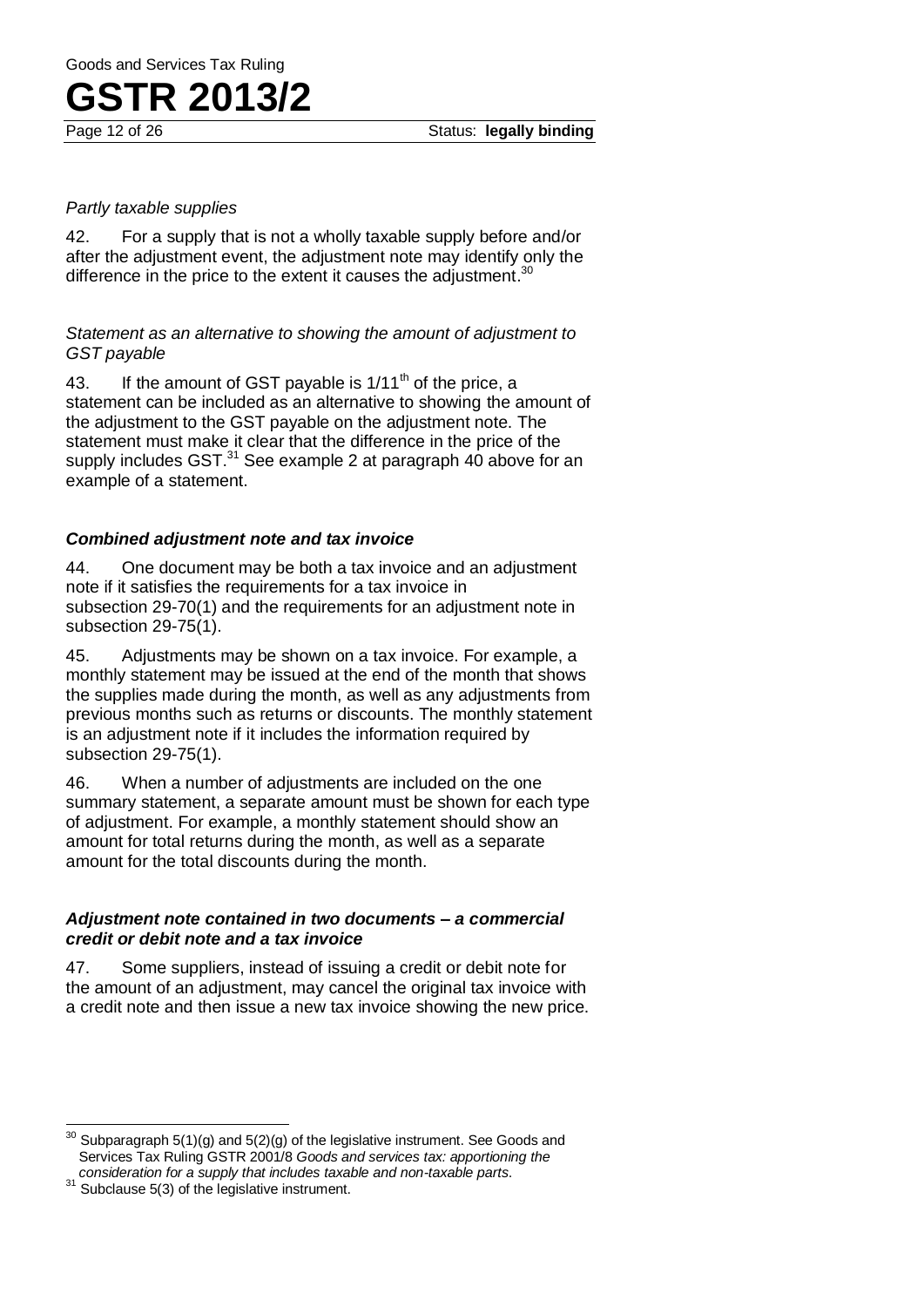#### Status: **legally binding Page 13 of 26**

48. Although these are two separate documents, both the entity issuing the documents and the entity receiving the documents (except in the case of recipient created tax invoices) will have a document that may be used to attribute a decreasing adjustment pursuant to subclause 5(4) of the legislative instrument if:

- at least one of the documents satisfies subsection 29-75(1)(a) and (b); and
- both documents read together satisfy the requirements that the Commissioner has determined in the legislative instrument.

49. Both documents must be held before a decreasing adjustment can be claimed.

#### *Example 3 – adjustment note contained in two documents*

*50. In March, Margot issues a tax invoice for the sale of equipment to Sam. The price (GST inclusive) of the equipment is \$11,000. Sam attributes the input tax credit for this creditable acquisition in the same monthly tax period. Next month, Margot discovers that she undercharged Sam for the equipment.* 

*51. In April, Margot issues a credit note for \$11,000 to cancel the original tax invoice and issues a new tax invoice showing the correct price (GST inclusive) of \$12,100.* 

52. *The decreasing adjustment of \$100 cannot be attributed to a tax period until Sam holds both the new tax invoice and the credit note, as this is when the requirements listed in paragraph 48 above are satisfied. The change in the price has the effect of decreasing his net amount for the tax period to which the adjustment is attributed.*

#### **Circumstances in which the Commissioner may exercise the discretion to treat a document as an adjustment note**

53. The Commissioner has the discretion to treat a document that does not satisfy the adjustment note requirements as an adjustment note.<sup>32</sup> This discretion can also be used to treat a document that does not meet the requirements for a recipient created adjustment note as an adjustment note. The Commissioner will exercise this discretion on a case-by-case basis.

54. There are a number of factors that the Commissioner will consider in the exercise of this discretion which are explained in Law Administration Practice Statement PSLA 2004/11 *The Commissioner's discretions to treat a particular document as a tax invoice or adjustment note*. These factors are not exhaustive and there may be other circumstances that are relevant in a particular case.

 $\overline{a}$ 

 $32$  Subsection 29-75(1).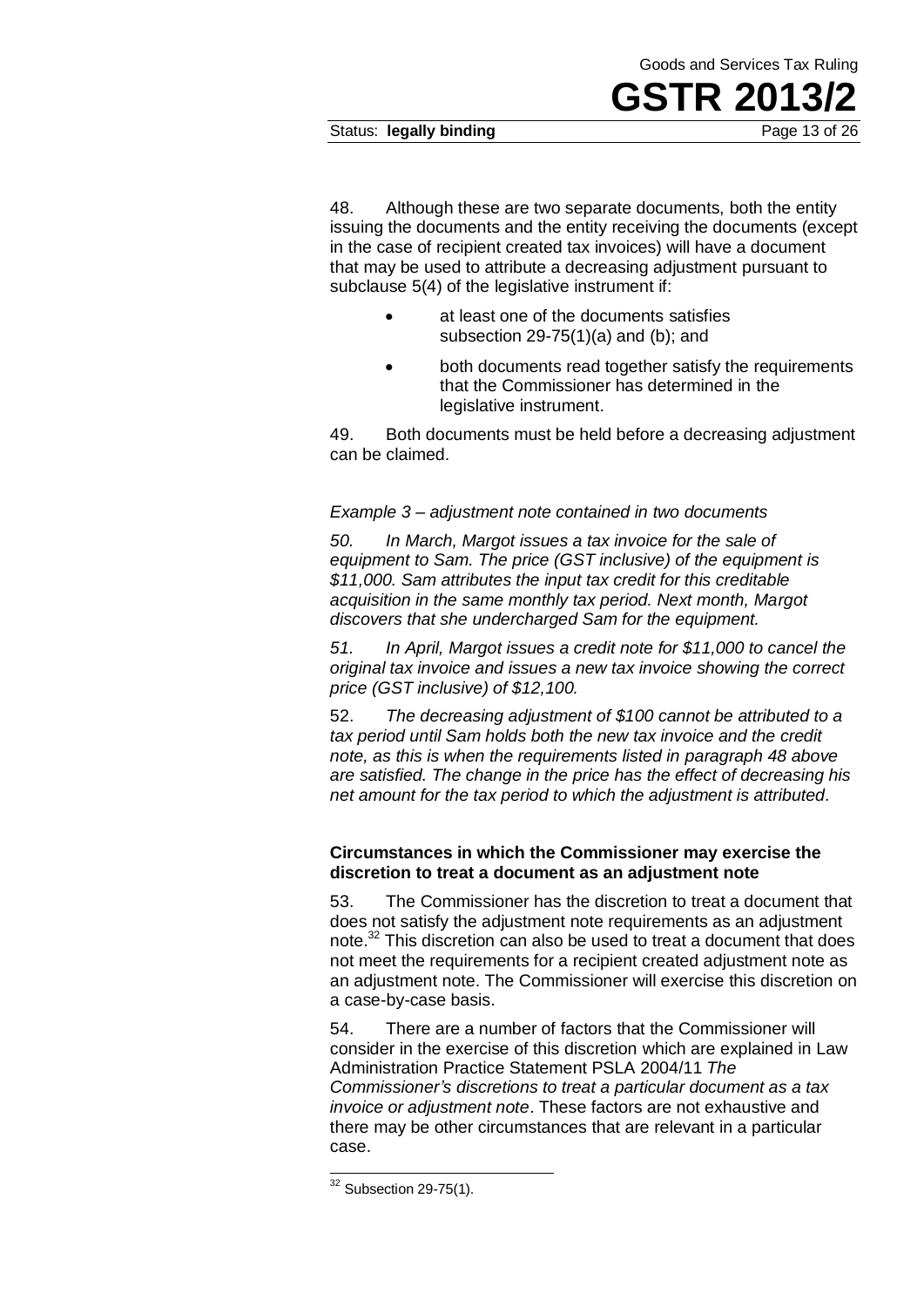55. When the Commissioner exercises the discretion to treat a document as an adjustment note, that document is an adjustment note as defined in section 195-1. This treatment applies for the purposes of both the supplier and recipient. The document for which the discretion has been exercised is treated as an adjustment note for the adjustment from the date it was created.

56. However, this does not mean that the supplier had, before the exercise of the discretion, complied with their obligation to issue an adjustment note within the required time.

#### **Correcting errors on an adjustment note**

57. A document issued for an adjustment may not meet all of the requirements for an adjustment note because of an error or omission made by the supplier. For example, the document contains transposition errors in the legal name or ABN, shows an incorrect price, or does not include an ABN or the date of issue of the document. When the supplier becomes aware that the document issued does not meet the requirements for an adjustment note, they can cancel and reissue the document for the adjustment. In these circumstances, the replacement document showing the required information is the adjustment note for the adjustment.

58. If, however, the Commissioner has exercised the discretion to treat a document as an adjustment note, a supplier does not have to issue a replacement document to meet the requirements for an adjustment note. A document for which the discretion has been exercised is an adjustment note as defined in section 195-1 for the purposes of both the supplier and recipient.

59. This information also applies to recipients in the case of recipient created adjustment notes.

## **Date of effect**

60. This Ruling applies on and from its date of issue. However, this Ruling will not apply to taxpayers to the extent that it conflicts with the terms of settlement of a dispute agreed to before the date of issue of this Ruling (see paragraphs 75 to 76 of Taxation Ruling TR 2006/10).

60A. Changes made to this Ruling by the Addendum that issued on 11 September 2013 have been incorporated into this version of the Ruling.32A

Refer to that Addendum to see how the Addendum amends this Ruling.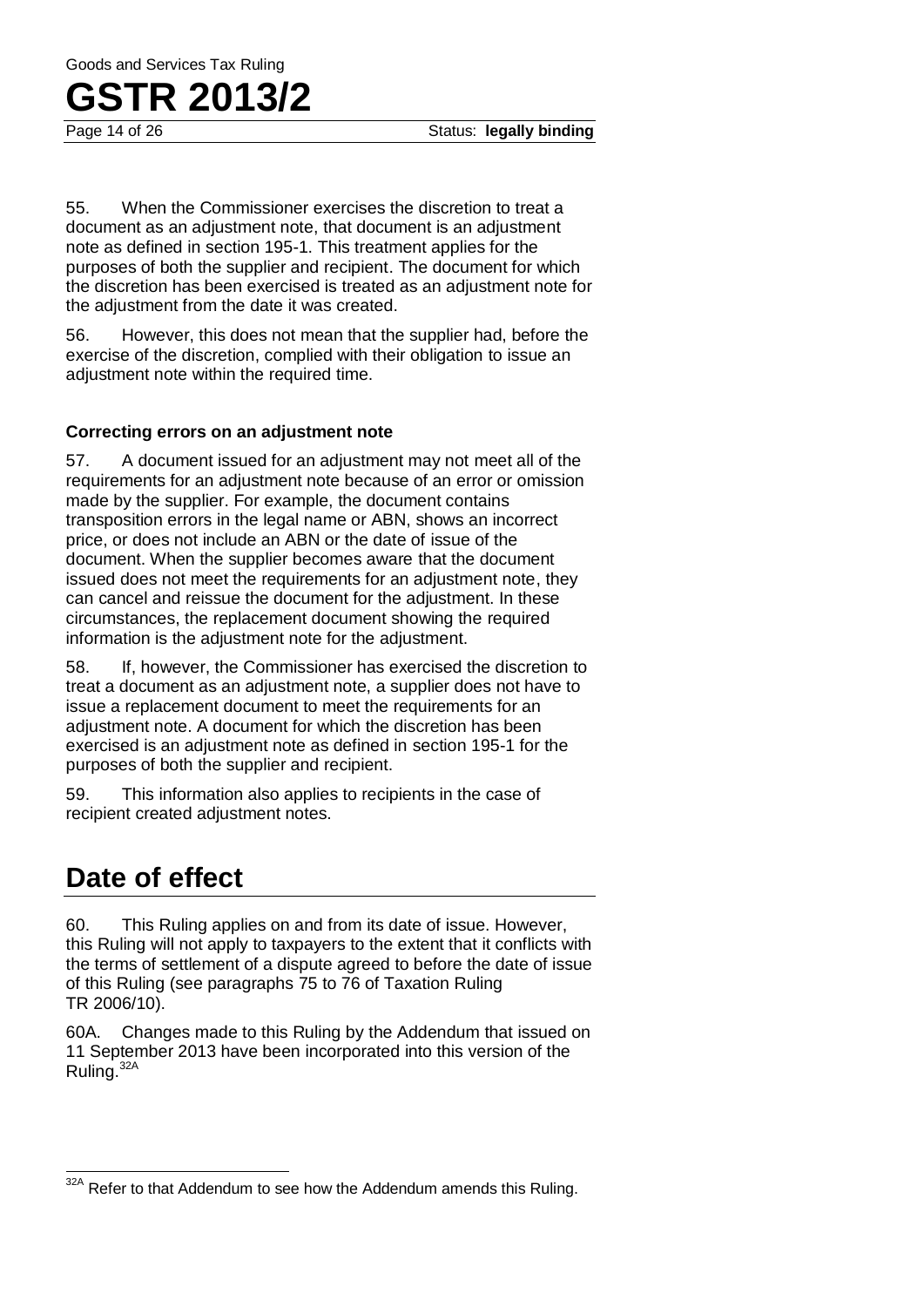Status: **legally binding** Page 15 of 26

61. Goods and Services Tax Ruling GSTR 2000/1 *Goods and Services Tax: adjustment notes* (GSTR 2000/1) is withdrawn on and from 21 August 2013. If, prior to the issue of this Ruling, you relied on GSTR 2000/1, you will be protected in respect of what you have done up to the date of issue of this Ruling and the withdrawal of GSTR 2000/1.

**Commissioner of Taxation**  21 August 2013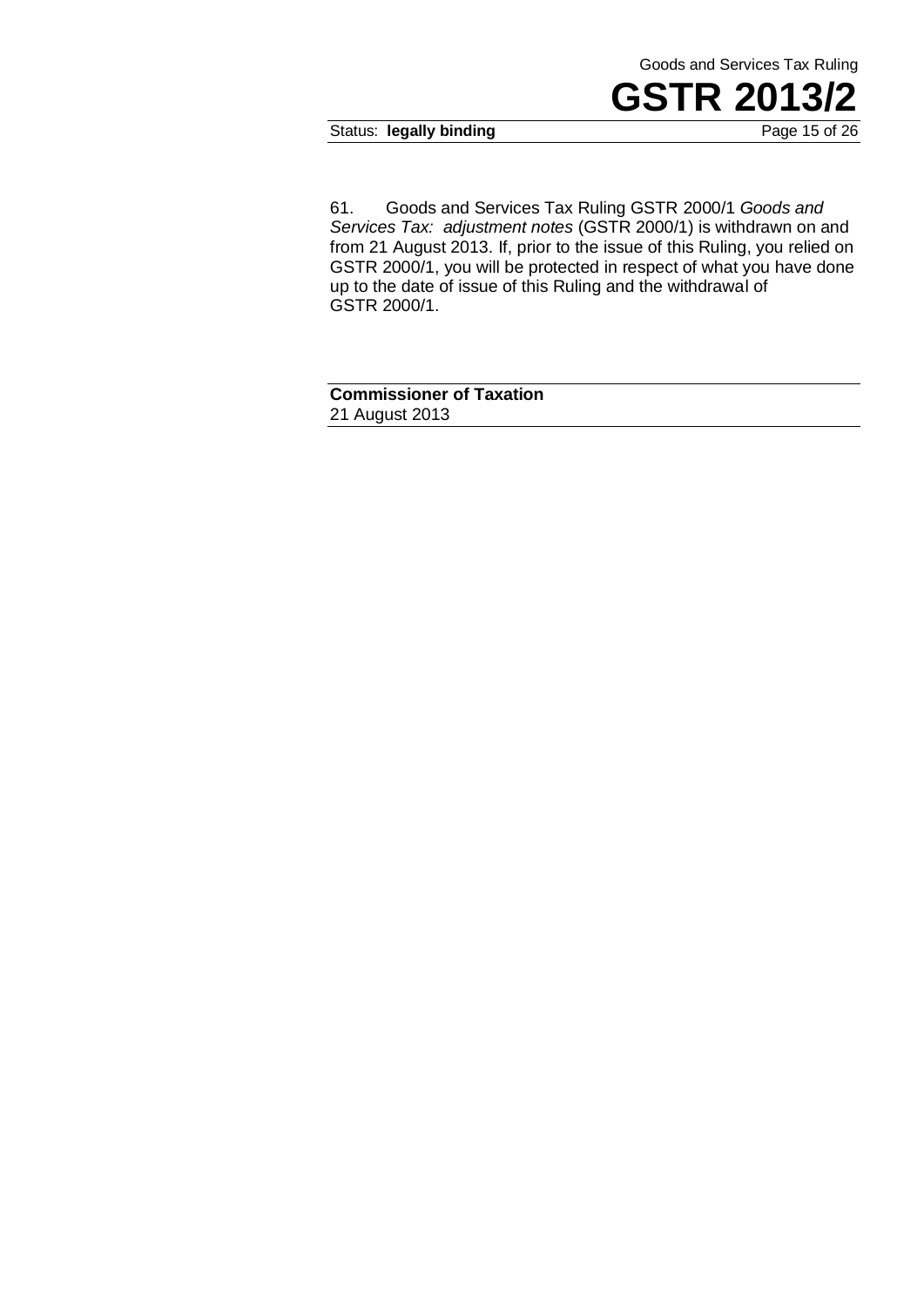

## **Appendix 1 – Explanation**

 $\mathbf 0$ *This Appendix is provided as information to help you understand how the Commissioner's preliminary view has been reached. It does not form part of the proposed binding public ruling.* 

#### **Overview**

62. A supplier or recipient may need to make adjustments to their net amount for a later tax period if previously attributed GST or input tax credit amounts change.

63. GST adjustments are either increasing or decreasing. An increasing adjustment increases the net amount for a tax period, while a decreasing adjustment decreases the net amount for the tax period.<sup>33</sup>

64. Except in certain circumstances, a decreasing adjustment of more than \$75 cannot be attributed in a GST return to a tax period until an adjustment note is held.<sup>34</sup> An adjustment note must contain the information about an adjustment as required by subsection 29-75(1), including the other information requirements the Commissioner has determined.

65. A supplier must issue an adjustment note for an adjustment arising from an adjustment event within 28 days of the earlier of their receiving a request from the recipient of the supply, or their becoming aware of the adjustment (where the supplier issued or was requested to issue a tax invoice).  $35$ 

66. Where a recipient receives a document that fails to meet the requirements, but purports to be an adjustment note the recipient can ask the Commissioner to exercise the discretion to treat the document as an adjustment note under subsection 29-75(1).

67. Where the tax invoice in relation to the supply was (or would have been) a recipient created tax invoice, the recipient must instead issue the adjustment note.

#### **Approved form requirement**

68. There is no particular form that an adjustment note needs to be in. To satisfy the approved form requirements, it merely needs to contain at a minimum the requisite information.

 $\overline{\phantom{a}}$  $33$  Section 17-10.

<sup>&</sup>lt;sup>34</sup> Subsection 29-20(3).

 $35$  Subsection 29-75(2).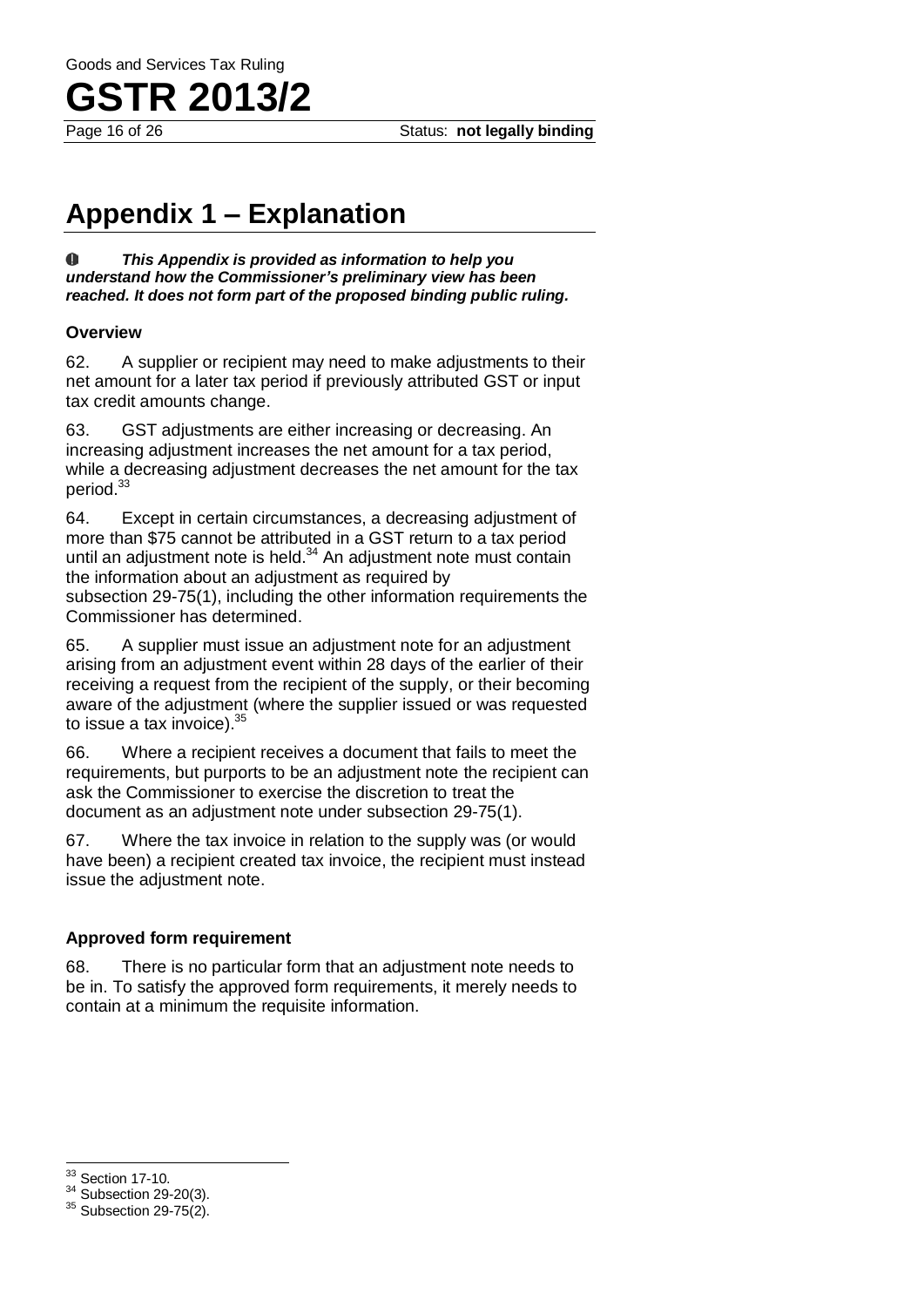Goods and Services Tax Ruling

**GSTR 201** 

#### *Adjustment notes in electronic form*

69. An adjustment note may be issued in electronic form, for example, by Electronic Data Interchange (EDI). Section 2B of the *Acts Interpretation Act 1901* defines 'document' as any record of information. Therefore, a document in electronic form that meets the requirements of subsections 29-75(1) and 54-50(1) (if applicable) is in an approved form for an adjustment note.

#### *Discounts*

70. A tax invoice that shows the terms of settlement or prompt payment discount<sup>36</sup> may also be an adjustment note. To be an adjustment note, the tax invoice must contain enough information to enable the difference between the price before and after the adjustment event to be clearly ascertained. The document could therefore show the amount of the reduction in price that is available to the recipient as a settlement or prompt payment discount.

71. If the tax invoice otherwise meets the requirements for an adjustment note under subsection 29-75(1), the tax invoice can also be an adjustment note. The tax invoice will become an adjustment note when the settlement or prompt payment discount is taken up by the recipient.

#### *Summary statements and subsequent invoices*

72. Sometimes adjustments are included on tax invoices or on monthly statements that are issued at the end of the month.

73. If an adjustment note is combined on the next tax invoice or another document, the supplier must issue the adjustment note within 28 days of a request by the recipient or of the supplier becoming aware of the adjustment.<sup>37</sup>

#### **Clearly ascertained**

1

74. The legislative instrument requires that particular information in subclauses 5(1) and 5(2) be able to be clearly ascertained from the information contained in the document purporting to be an adjustment note or a recipient created adjustment note.

 $36$  See paragraphs 20 and 21 of Goods and Services Tax Ruling GSTR 2000/19 *Goods and services tax: making adjustments under Division 19 for adjustment event*s.

<sup>&</sup>lt;sup>37</sup> Subsection 29-75(2). In some circumstances, the Commissioner has made a determination to extend the time within which an adjustment note must be issued. For example, see *A New Tax System (Goods and Services Tax) Act 1999 Extension of Time to Issue An Adjustment Note Determination (No. 1) 2000* which provides that a gas retailer may have further time to issue an adjustment note upon becoming aware of an adjustment.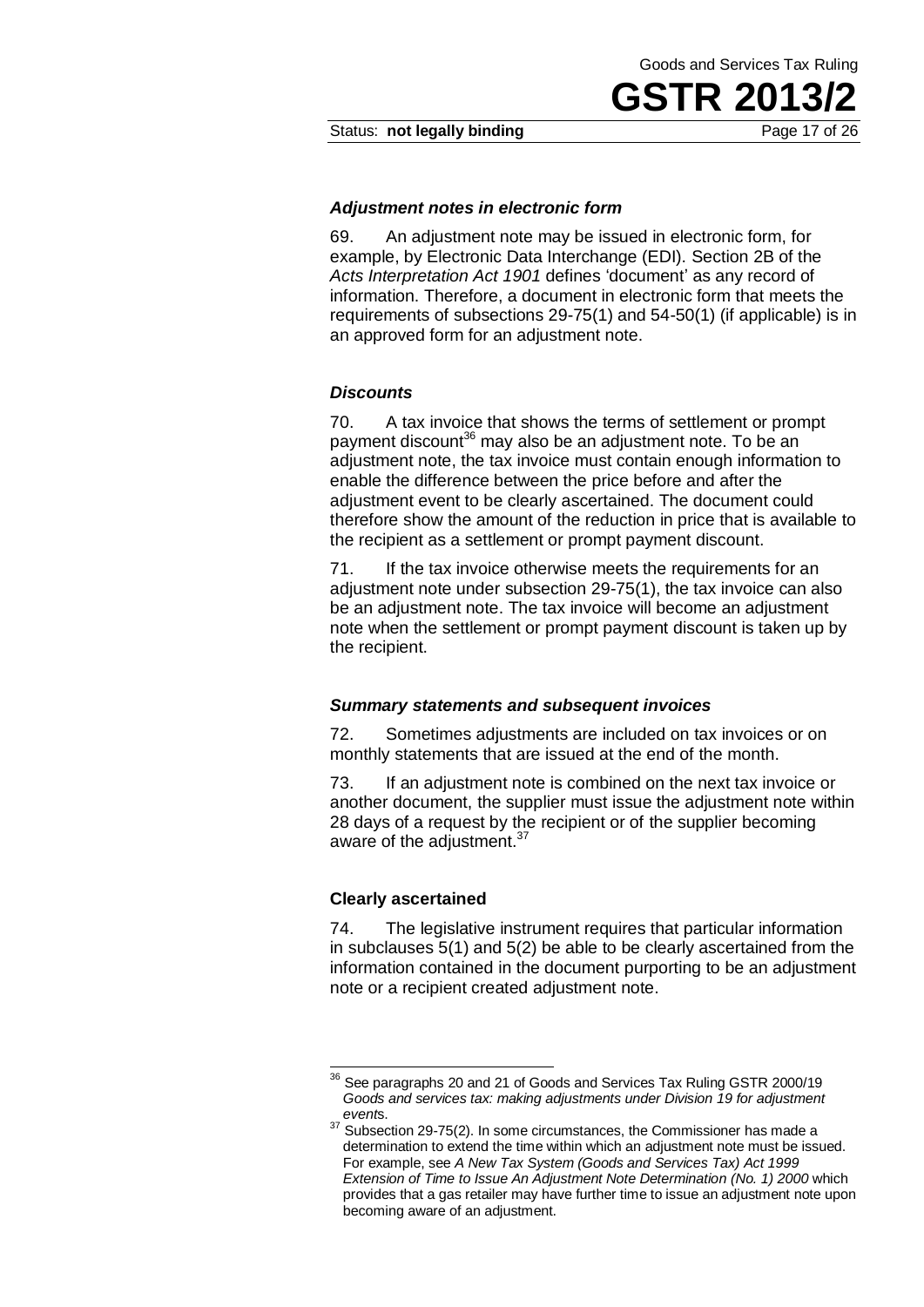75. Information cannot be clearly ascertained from the document if it can only be determined by reference to another external source or other document. For example, providing the supplier's ABN is a requirement.<sup>38</sup> If the supplier does not include their ABN but includes sufficient details on the document so that the ABN could be determined by looking up the entity on the ABR, the ABN requirement is not satisfied as the ABN cannot be ascertained from the document. It can only be ascertained from the document *and* some other source. If subclause  $5(4)$  in the legislative instrument is not applicable,<sup>39</sup> the recipient could:

- ask the supplier to issue a document that complies with the adjustment note requirements; and/or
- make a request for the Commissioner to exercise the discretion to treat the document as an adjustment note.<sup>40</sup>

#### **Review rights if the Commissioner does not exercise the discretion**

76. The recipient may object under Part IVC of the TAA 1953 against an assessment that excludes a decreasing adjustment as a result of the decision not to exercise the discretion. Where the Commissioner disallows the objection, the recipient can, under Part IVC, apply to the Administrative Appeals Tribunal (including the Small Taxation Claims Tribunal, if eligible) for a review of the objection decision or appeal to the Federal Court against the objection decision.<sup>41</sup>

77. If the Court or Tribunal finds that an adjustment has occurred, the adjustment is attributable to that tax period without the recipient being required to hold an adjustment note, provided the conditions of the Commissioner's legislative instrument in respect of decisions of a Court or Tribunal are met.<sup>42</sup>

#### **Special rules that affect adjustment notes**

78. The GST Act provides a number of special rules for certain types of taxable supplies that affect adjustment notes. These rules are outlined below.

 $\overline{\phantom{a}}$ 

Paragraph 29-75(1)(b).

 $39$  See paragraphs  $47$  to 49 for a discussion on the operation of subclause 5(4) of the legislative instrument.

<sup>40</sup> See paragraphs 53 to 56 of this Ruling.

<sup>41</sup> See paragraphs 6 to 8 of GSTD 2004/1 for further explanation.

<sup>42</sup> See paragraphs 9 to 20 of GSTD 2004/1 and *A New Tax System (Goods and Services Tax) Act 1999 Waiver of Adjustment Note Requirement Determination (No. 1) 2004 - Decision of a Court or Tribunal* for further explanation.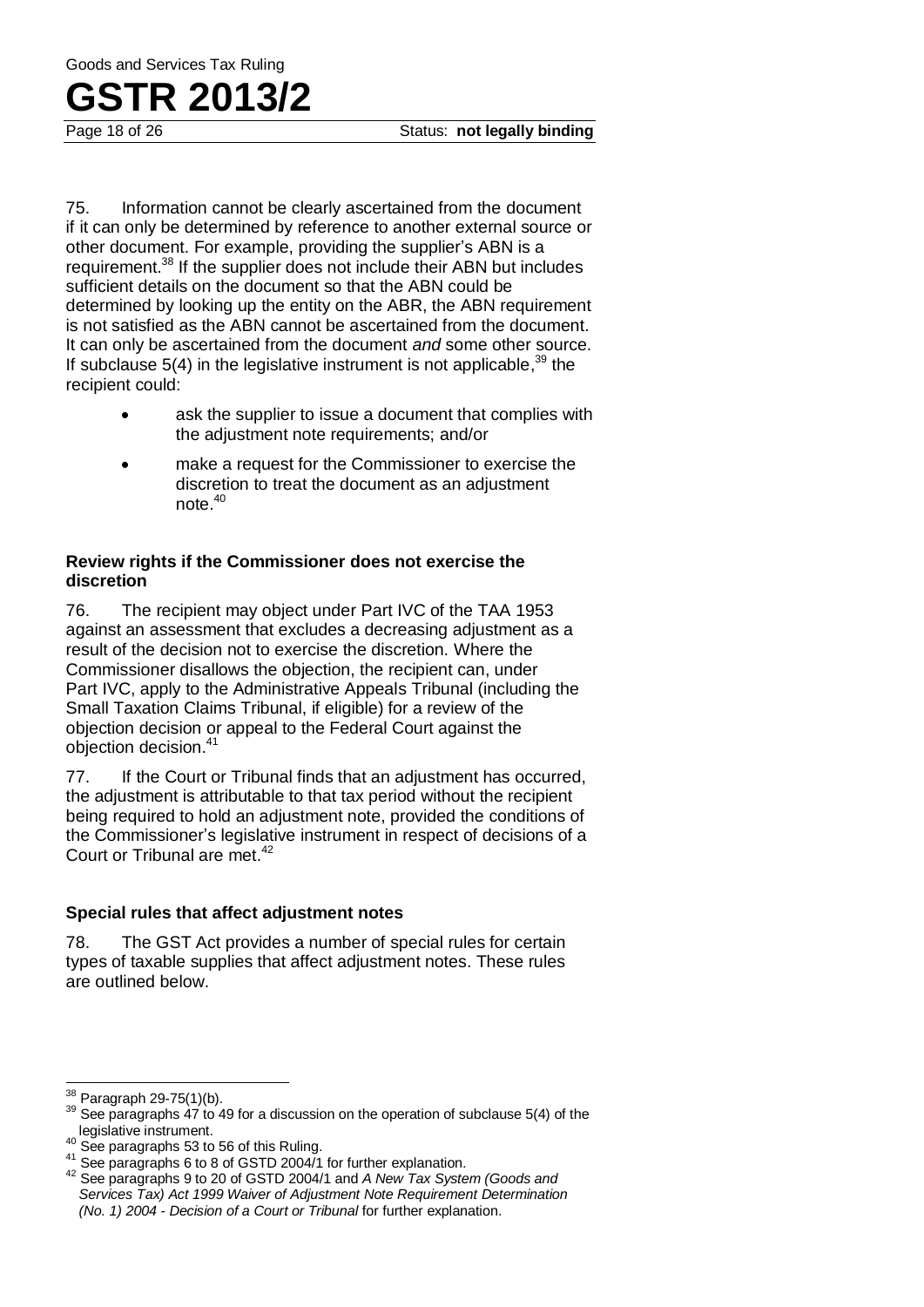#### *Agents*

79. Subdivision 153-A has special rules about agents. It reflects the position at common law that when an agent uses his or her authority to act for a principal, then any act done on behalf of that principal is an act of the principal.

80. Accordingly, if the supplier has a decreasing adjustment for a supply made through an agent, either the supplier or their agent can issue an adjustment note.<sup>43</sup> Similarly, a decreasing adjustment for a supply or acquisition made through an agent is attributable to a tax period if the supplier or their agent holds the adjustment note.<sup>44</sup>

81. A supplier must not issue an adjustment note for a decreasing adjustment if the supplier makes a supply through an agent and the agent issues an adjustment note.<sup>45</sup>

#### *Supplies of insurance policies through insurance brokers*

82. Subdivision 153-A treats an insurance broker who is an agent for a recipient as an agent of the insurer. $46$  This enables the broker to issue an adjustment note on behalf of the insurer. It is not necessary that the broker is registered, or required to be registered, for GST.

#### *GST groups*

83. The representative member of a GST group is liable for the GST payable on the taxable supplies made.<sup>47</sup> The representative member is also liable for any increasing adjustments and entitled to any decreasing adjustments for supplies or acquisitions made.<sup>48</sup>

84. Even though the special rule in Division 48 makes the representative member liable for any increasing adjustments and entitled to any decreasing adjustments, the supplier or supplier's agent<sup>49</sup> is responsible for issuing adjustment notes for any adjustments for a supply that the supplier makes.

85. Even though the representative member is entitled to any decreasing adjustment for a creditable acquisition made by a member of the GST group, an adjustment note for a supply with a total price of at least \$1,000, or such higher amount as the regulations specify, would have to include enough information to clearly ascertain the identity or ABN of:

the recipient of the supply; or

 $\overline{a}$ 

 $43$  Paragraph 153-20(1)(b).

<sup>44</sup> Section 153-10.

<sup>45</sup> Subsection 153-20(2) and paragraph 153-50(1)(b). See also paragraph 68 of Goods and Services Tax Ruling GSTR 2000/37 *Goods and services tax: agency relationships and the application of the law*.

 $46$  Subsection 153-25(1).

<sup>47</sup> Subsection 48-40(1).

<sup>48</sup> Section 48-50.

<sup>&</sup>lt;sup>49</sup> The agent may include the representative member or another member of the GST group.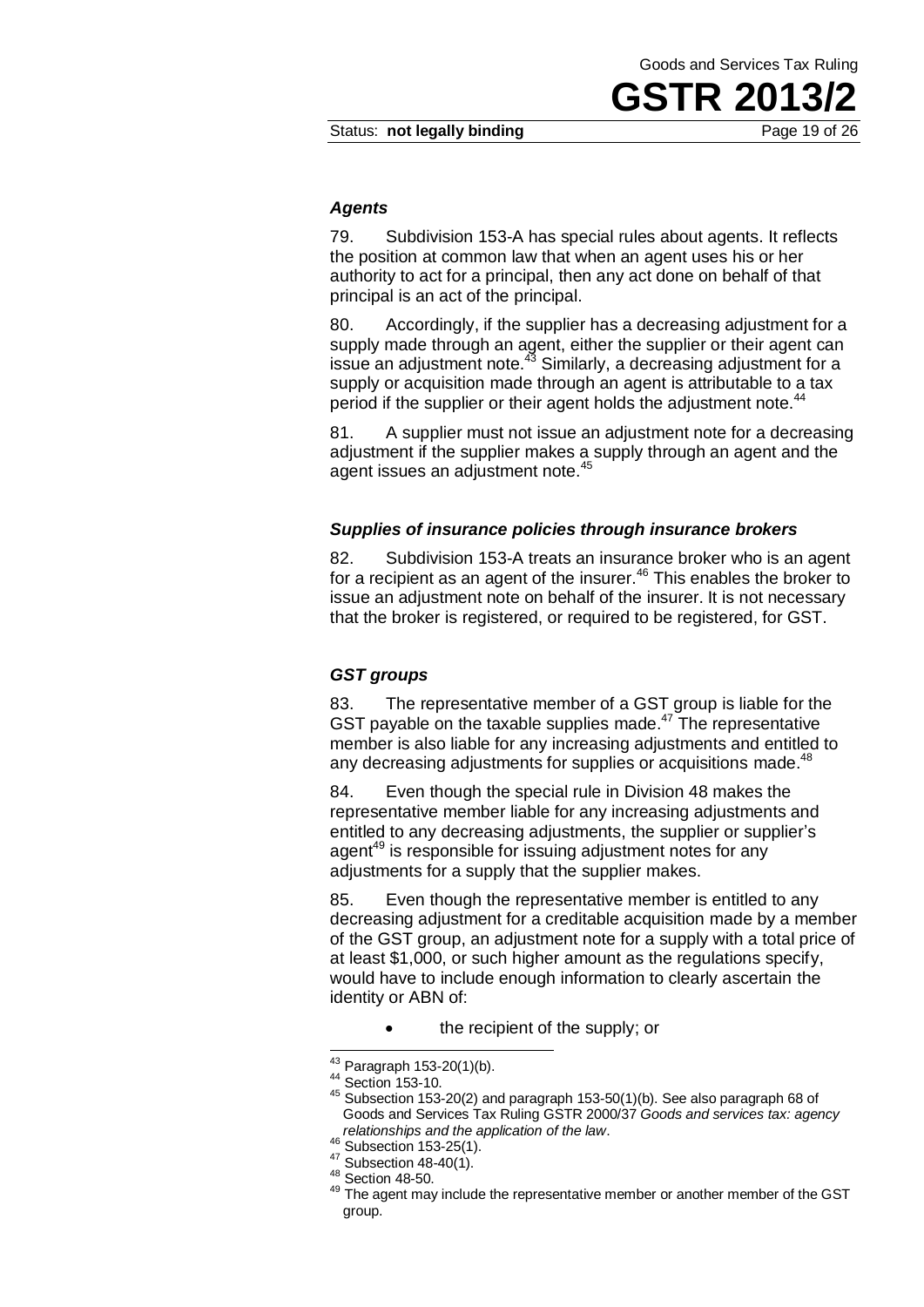

Page 20 of 26 Status: **not legally binding** 

- the recipient's agent; or
- another member of the GST group.<sup>50</sup>

#### *GST branches*

86. A parent entity with a separately registered GST branch may make supplies through that branch. When the Commissioner registers a GST branch, the parent entity is notified of the GST branch registration number.<sup>51</sup> This number must be shown on an adjustment note (including a recipient created adjustment note) for an adjustment relating to a supply made through a GST branch for the adjustment note to be in the approved form.<sup>52</sup>

 $\overline{a}$  $50$  Paragraph 5(1)(c) of the legislative instrument.

 $51$  Section 54-15.

 $52$  Paragraph 54-50(1)(b).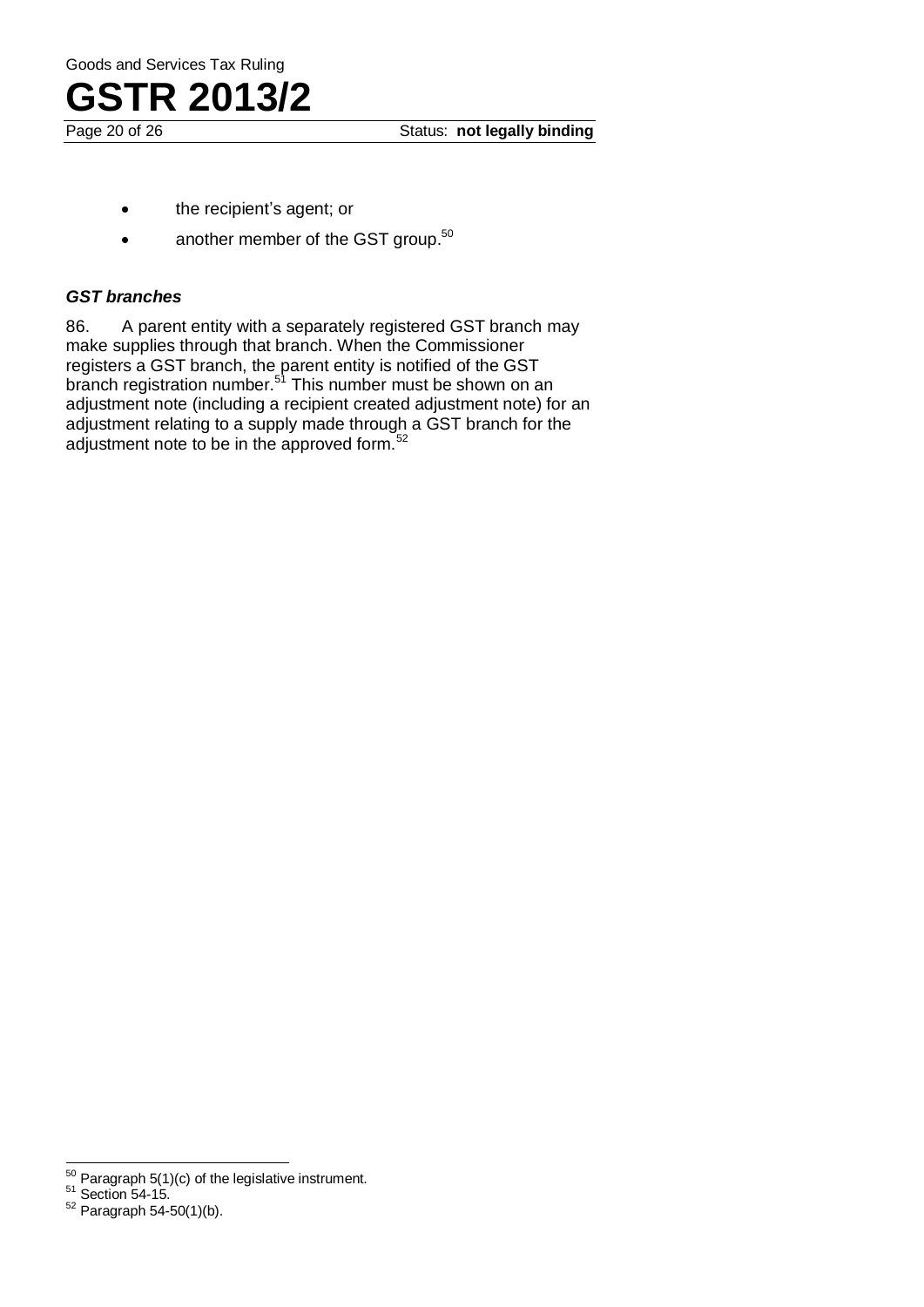## **Appendix 2 – Waiver of adjustment notes legislative instruments**

 $\bf 0$ *This Appendix is provided as information to help you understand the circumstances in which the Commissioner has determined in writing that the requirement for an adjustment note under subsection 29-20(3) does not apply. It does not form part of the binding public ruling.* 

87. The following table provides a summary of the circumstances determined in writing by the Commissioner to be the circumstances in which the requirement to hold an adjustment note under subsection 29-20(3) does not apply.

88. Refer to the legislative instrument before relying on it to ensure that the requirements set out in the instrument are met.

| Legislative instrument                                                                                                                                                                                                          | <b>Overview</b>                                                                                                                                                                                                                                                                                                                           |
|---------------------------------------------------------------------------------------------------------------------------------------------------------------------------------------------------------------------------------|-------------------------------------------------------------------------------------------------------------------------------------------------------------------------------------------------------------------------------------------------------------------------------------------------------------------------------------------|
| A New Tax System (Goods and<br>Services Tax) Act 1999 Waiver of<br>Requirement to hold an Adjustment<br>Note for a Decreasing Adjustment<br>Determination 2000                                                                  | The requirement to hold an<br>adjustment note under<br>subsection 29-20(3) does not apply<br>where the decreasing adjustment<br>relates to a taxable supply under<br>section 84-5.                                                                                                                                                        |
| A New Tax System (Goods and<br>Services Tax) Act 1999 Waiver to<br>hold a Adjustment Note for a<br><b>Decreasing Adjustment</b><br>Determination 2000 - MEMBERS of<br><b>MASTERCARD INTERNATIONAL</b><br>and VISA INTERNATIONAL | Where a member of Mastercard<br>International or Visa International<br>holds a 'bank interchange services'<br>report produced by Mastercard<br>International and/or Visa<br>International prior to lodging a GST<br>return/BAS, the member is not<br>required to hold an adjustment note<br>for an acquisition recorded on the<br>report. |
| A New Tax System (Goods and<br>Services Tax) Act 1999 Waiver of<br>Adjustment Note Requirement<br>Determination (No. 1) 2004 -<br>Decision of a Court or Tribunal                                                               | Where a Court or Tribunal has found<br>that a decreasing adjustment arising<br>from an adjustment event that has<br>occurred in respect of an acquisition,<br>in certain circumstances there is no<br>requirement to hold an adjustment<br>note.                                                                                          |
| A New Tax System (Goods and<br>Services Tax) Act 1999 Waiver of<br>Requirement to hold an Adjustment<br>Note for a Decreasing Adjustment<br>Determination (No. 7) 2004                                                          | The requirement to hold an<br>adjustment note under<br>subsection 29-20(3) does not apply<br>where the decreasing adjustment<br>relates to a taxable supply to which<br>section 83-5 applies.                                                                                                                                             |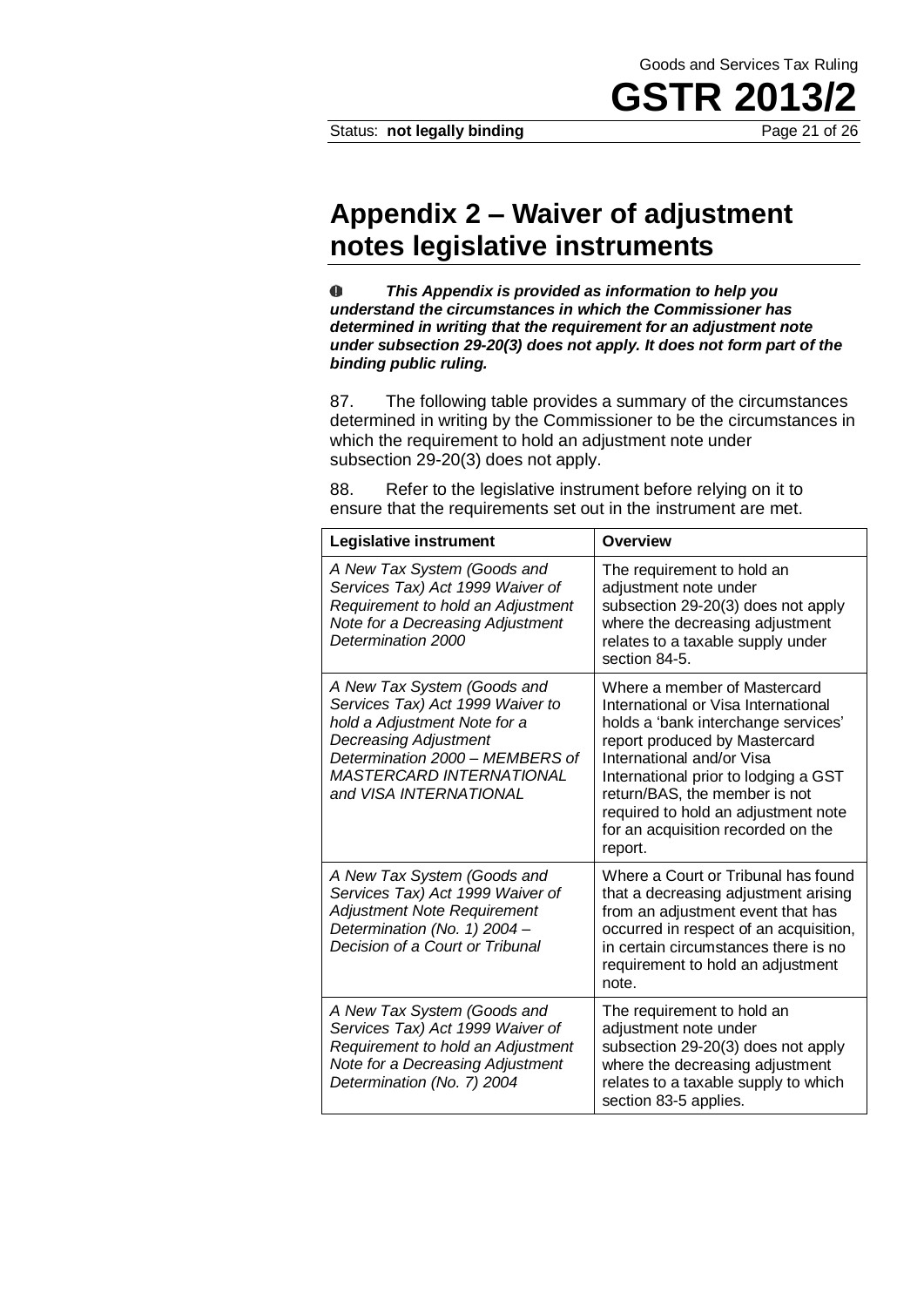**Status: not legally binding** 

| Legislative instrument                                                                                                                                                                                      | Overview                                                                                                                                                                                                                                                                                                           |
|-------------------------------------------------------------------------------------------------------------------------------------------------------------------------------------------------------------|--------------------------------------------------------------------------------------------------------------------------------------------------------------------------------------------------------------------------------------------------------------------------------------------------------------------|
| Goods and Services Tax: Waiver of<br>Adjustment Note Requirement<br>(Corporate Card Statements)<br>Legislative Instrument (No. 1) 2008                                                                      | In certain circumstances a corporate<br>card holder of a listed corporate card<br>provider that has a corporate card<br>statement is not required to hold an<br>adjustment note for a decreasing<br>adjustment.                                                                                                    |
| A New Tax System (Goods and<br>Services Tax) Waiver of Adjustment<br>Note Requirement (Decreasing<br><b>Adjustments Relating to</b><br>Reimbursements of an Employee<br>etc) Legislative Instrument 2013    | In certain circumstances, a<br>decreasing adjustment (arising from<br>an adjustment event in respect of an<br>acquisition made under<br>subsection 111-5(1) where the total<br>price was at least \$1,000) is<br>attributable to a tax period when an<br>entity holds a document other than<br>an adjustment note. |
| A New Tax System (Goods and<br>Services Tax) Waiver of Adjustment<br>Note Requirement (Decreasing<br><b>Adjustments Relating to Supplies</b><br>made by or to a Partnership)<br>Legislative Instrument 2013 | Where a supply or acquisition is<br>made by a partner in their capacity<br>as a partner of a partnership, in<br>certain circumstances the<br>partnership may attribute a<br>decreasing adjustment without<br>holding an adjustment note.                                                                           |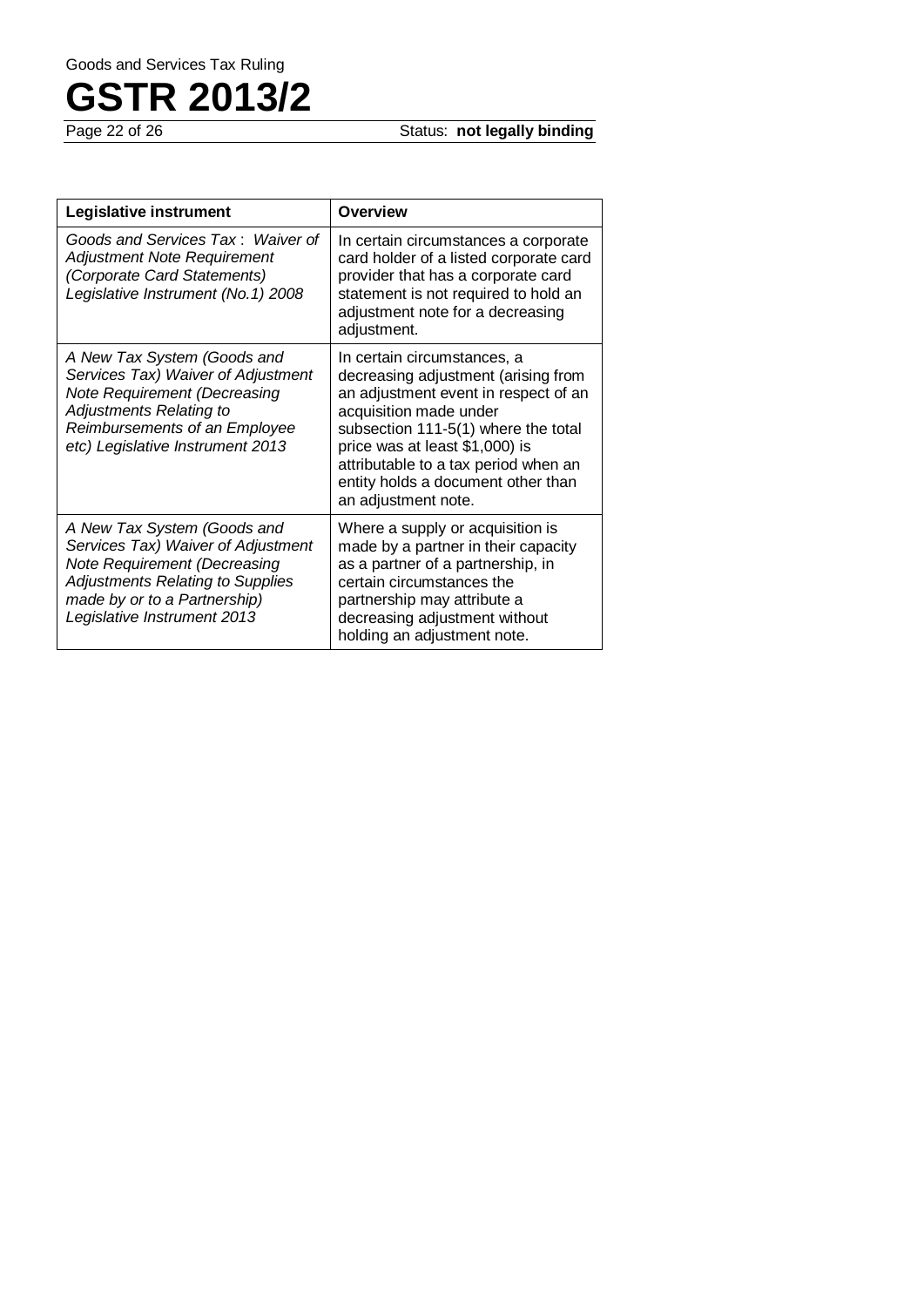Goods and Services Tax Ruling

## **Appendix 3 – Detailed contents list**

| 89.           | The following is a detailed contents list for this Ruling:                                                         |                |
|---------------|--------------------------------------------------------------------------------------------------------------------|----------------|
|               |                                                                                                                    | Paragraph      |
|               | What this Ruling is about                                                                                          | 1              |
|               | <b>Background</b>                                                                                                  | 5              |
|               | Adjustments                                                                                                        | 5              |
|               | Adjustment events                                                                                                  | $\overline{7}$ |
|               | Obligation of the supplier to issue an adjustment note                                                             | 8              |
|               | Adjustment notes                                                                                                   | 11             |
|               | Requirements for adjustment notes and recipient created<br>adjustment notes                                        | 12             |
|               | <b>Adjustment notes</b>                                                                                            | 12             |
|               | Recipient created adjustment notes                                                                                 | 13             |
|               | Circumstances in which an adjustment note is not required                                                          | 16             |
| <b>Ruling</b> |                                                                                                                    | 20             |
|               | Approved form                                                                                                      | 20             |
|               | Adjustment notes in electronic form                                                                                | 23             |
|               | Information requirements in the legislative instrument                                                             | 24             |
|               | Clearly ascertained                                                                                                | 25             |
|               | Example 1 - clearly ascertained                                                                                    | 28             |
|               | Document intended as an adjustment note or a recipient<br>created adjustment note and the effect of the adjustment | 30             |
|               | Identity of the supplier or the recipient                                                                          | 34             |
|               | The difference in the price of the supply                                                                          | 38             |
|               | Example $2$ – difference in the price                                                                              | 39             |
|               | Partly taxable supplies                                                                                            | 42             |
|               | Statement as an alternative to showing the amount<br>of adjustment to GST payable                                  | 43             |
|               | Combined adjustment note and tax invoice                                                                           | 44             |
|               | Adjustment note contained in two documents -<br>a commercial credit or debit note and a tax invoice                | 47             |
|               | Example 3 – adjustment note contained in two documents                                                             | 50             |
|               | Circumstances in which the Commissioner may exercise<br>the discretion to treat a document as an adjustment note   | 53             |
|               | Correcting errors on an adjustment note                                                                            | 57             |
|               | Date of effect                                                                                                     | 60             |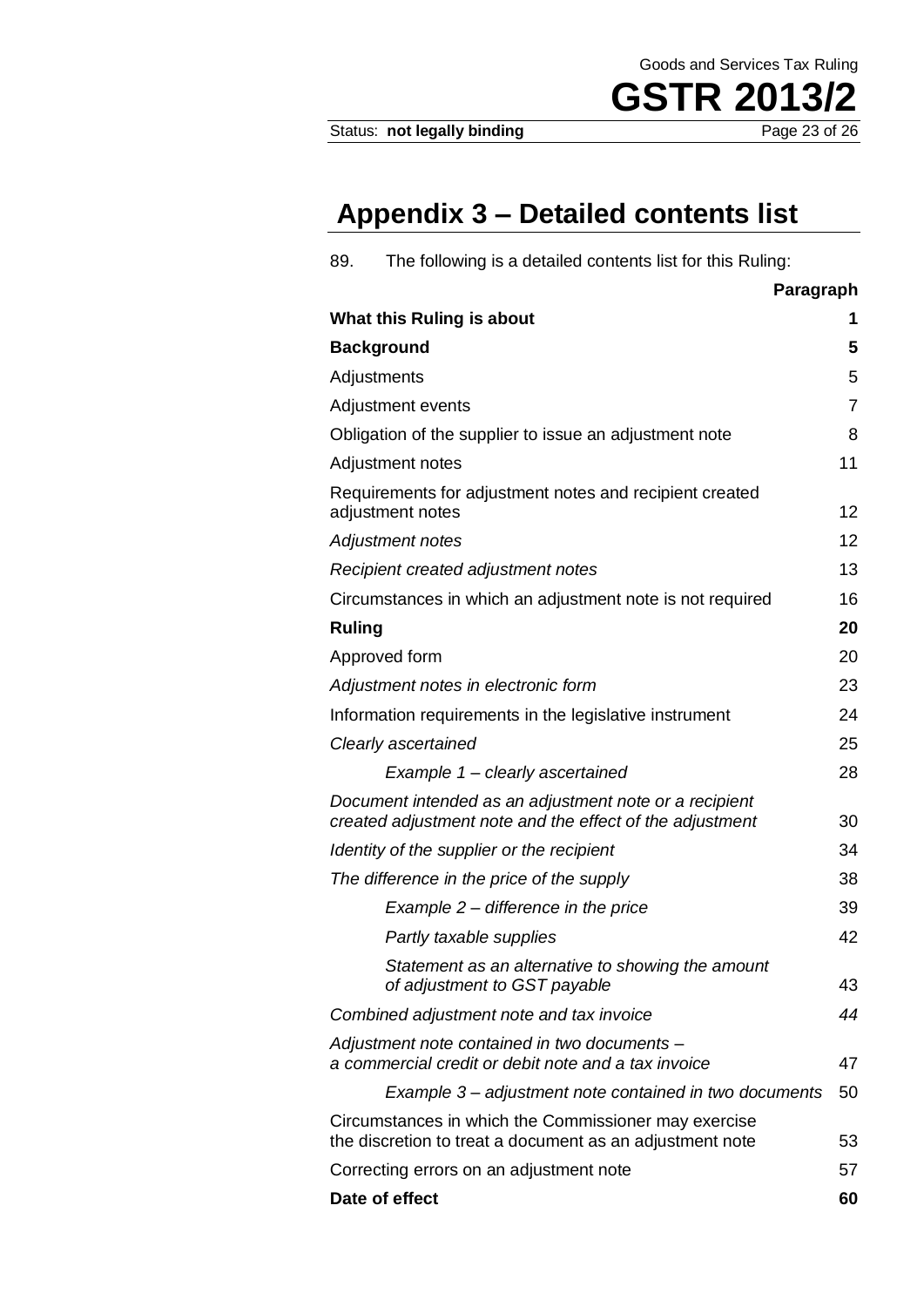**Status: not legally binding** 

| <b>Appendix 1 - Explanation</b>                                       | 62 |
|-----------------------------------------------------------------------|----|
| Overview                                                              | 62 |
| Approved form requirement                                             | 68 |
| Adjustment notes in electronic form                                   | 69 |
| Discounts                                                             | 70 |
| Summary statements and subsequent invoices                            | 72 |
| Clearly ascertained                                                   | 74 |
| Review rights if the Commissioner does not exercise the<br>discretion | 76 |
| Special rules that affect adjustment notes                            | 78 |
| Agents                                                                | 79 |
| Supplies of insurance policies through insurance brokers              | 82 |
| GST groups                                                            | 83 |
| <b>GST</b> branches                                                   | 86 |
| Appendix 2 – Waiver of adjustment notes legislative                   |    |
| instruments                                                           | 87 |
| Appendix 3 – Detailed contents list                                   | 89 |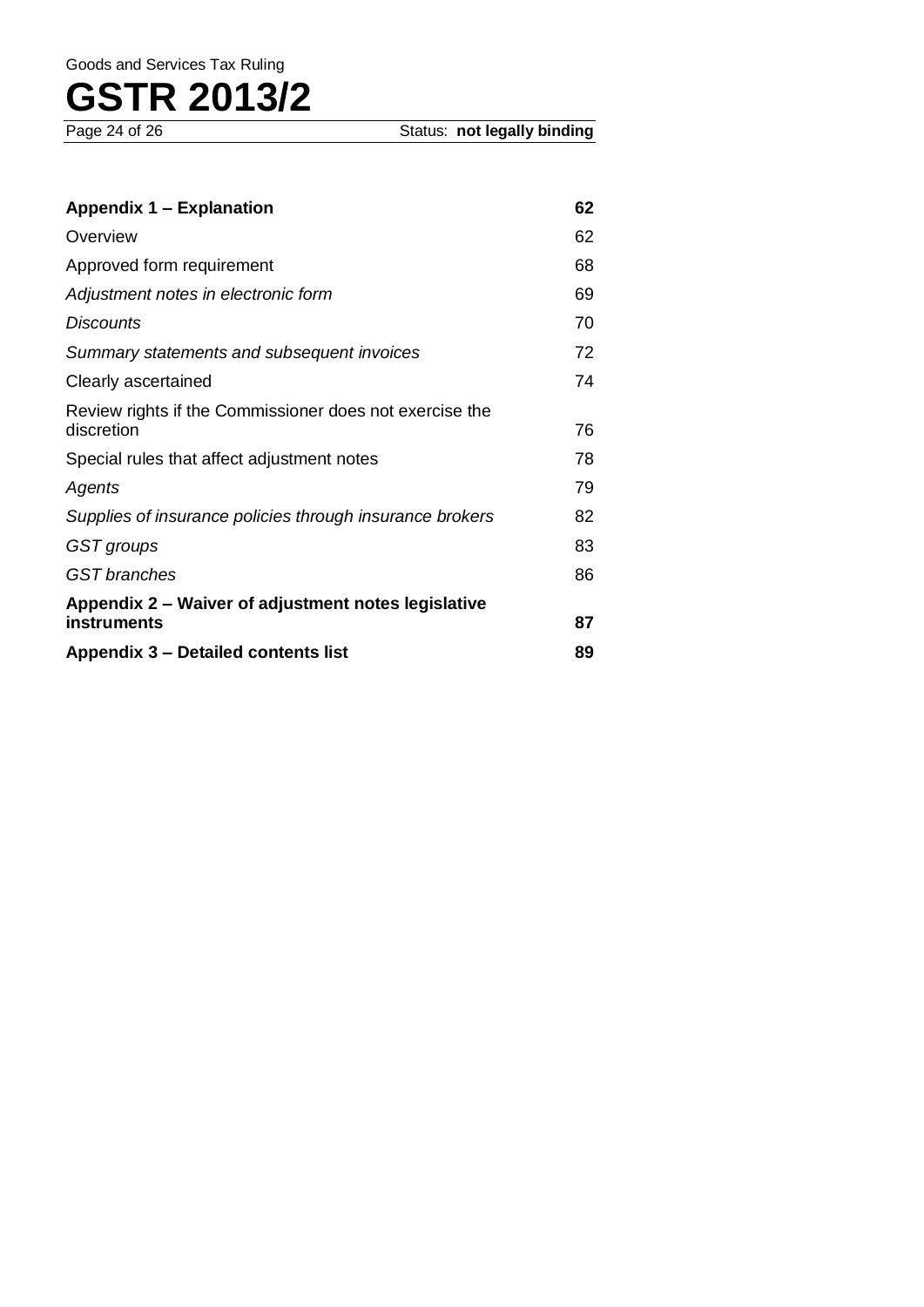### **References**

*Previous draft:* 

GSTR 2013/D1

*Related Rulings/Determinations:* 

GSTD 2004/1; GSTR 2000/1; GSTR 2000/2; GSTR 2000/19; GSTR 2000/37; GSTR 2001/2; GSTR 2001/8; TR 2006/10

#### *Subject references:*

- adjustments
- adiustment events
- adiustment notes
- GST branches
- GST groups
- Goods and Services Tax
- Tax invoices

#### *Legislative references:*

- AIA 2B - ANTS(GST)A 1999 17-10 - ANTS(GST)A 1999 19-10 - ANTS(GST)A 1999 Div 21 - ANTS(GST)A 1999 Div 29 - ANTS(GST)A 1999 29-20(3) - ANTS(GST)A 1999 29-70(1) - ANTS(GST)A 1999 29-70(1)(c)(ii) - ANTS(GST)A 1999 29-75(1) - ANTS(GST)A 1999 29-75(1)(a) - ANTS(GST)A 1999 29-75(1)(b) - ANTS(GST)A 1999 29-75(1)(c) - ANTS(GST)A 1999 29-75(1)(d) - ANTS(GST)A 1999 29-75(2) - ANTS(GST)A 1999 29-80(2) - ANTS(GST)A 1999 Div 48 - ANTS(GST)A 1999 48-50 - ANTS(GST)A 1999 48-40(1) - ANTS(GST)A 1999 48-57(1) - ANTS(GST)A 1999 54-15 - ANTS(GST)A 1999 54-50 - ANTS(GST)A 1999 54-50(1) - ANTS(GST)A 1999 54-50(1)(b) - ANTS(GST)A 1999 Div 58 - ANTS(GST)A 1999 58-95 - ANTS(GST)A 1999 Div 60 - ANTS(GST)A 1999 83-5 - ANTS(GST)A 1999 84-5 - ANTS(GST)A 1999 105-5(1)(a) - ANTS(GST)A 1999 111-5(1) - ANTS(GST)A 1999 Div 134 - ANTS(GST)A 1999 SubDiv 153-A - ANTS(GST)A 1999 153-10 - ANTS(GST)A 1999 153-20(1)(b)

- ANTS(GST)A 1999 153-20(2)
- ANTS(GST)A 1999 153-25(1)
- ANTS(GST)A 1999 153-50(1)(b)
	- ANTS(GST)A 1999 195-1
- ANTS(GSTT)A 1999 Pt3 Div2
- ANTS(GSTT)A 1999 15C
- ANTS(GSTT)A 1999 15H(4)
- ANTS(GST)R 1999 29-80.02
- TAA 1953 Pt IVC
- TAA 1953 Sch1 382-5(8)
- TAA 1953 Sch1 388-50(1)

#### *Legislative determinations:*

- A New Tax System (Goods and Services Tax) Adjustment Note Information Requirements Determination (No. 1) 2000
- A New Tax System (Goods and Services Tax) Act 1999 Waiver of Requirement to hold an Adjustment Note for a Decreasing Adjustment Determination 2000
- A New Tax System (Goods and Services Tax) Act 1999 Waiver of Requirement to hold an Adjustment Note for a Decreasing Adjustment Determination (No. 7) 2004
- A New Tax System (Goods and Services Tax) Act 1999 Waiver to hold a Adjustment Note for a Decreasing Adjustment Determination 2000 – MEMBERS of MASTERCARD INTERNATIONAL and VISA INTERNATIONAL
- A New Tax System (Goods and Services Tax) Act 1999 Waiver of Adjustment Note Requirement Determination (No. 1) 2004 – Decision of a Court or Tribunal
- A New Tax System (Goods and Services Tax) Act 1999 Extension of Time to Issue An Adjustment Note Determination (No. 1) 2000
- A New Tax System (Goods and Services Tax) Third Party Adjustment Note

Goods and Services Tax Ruling